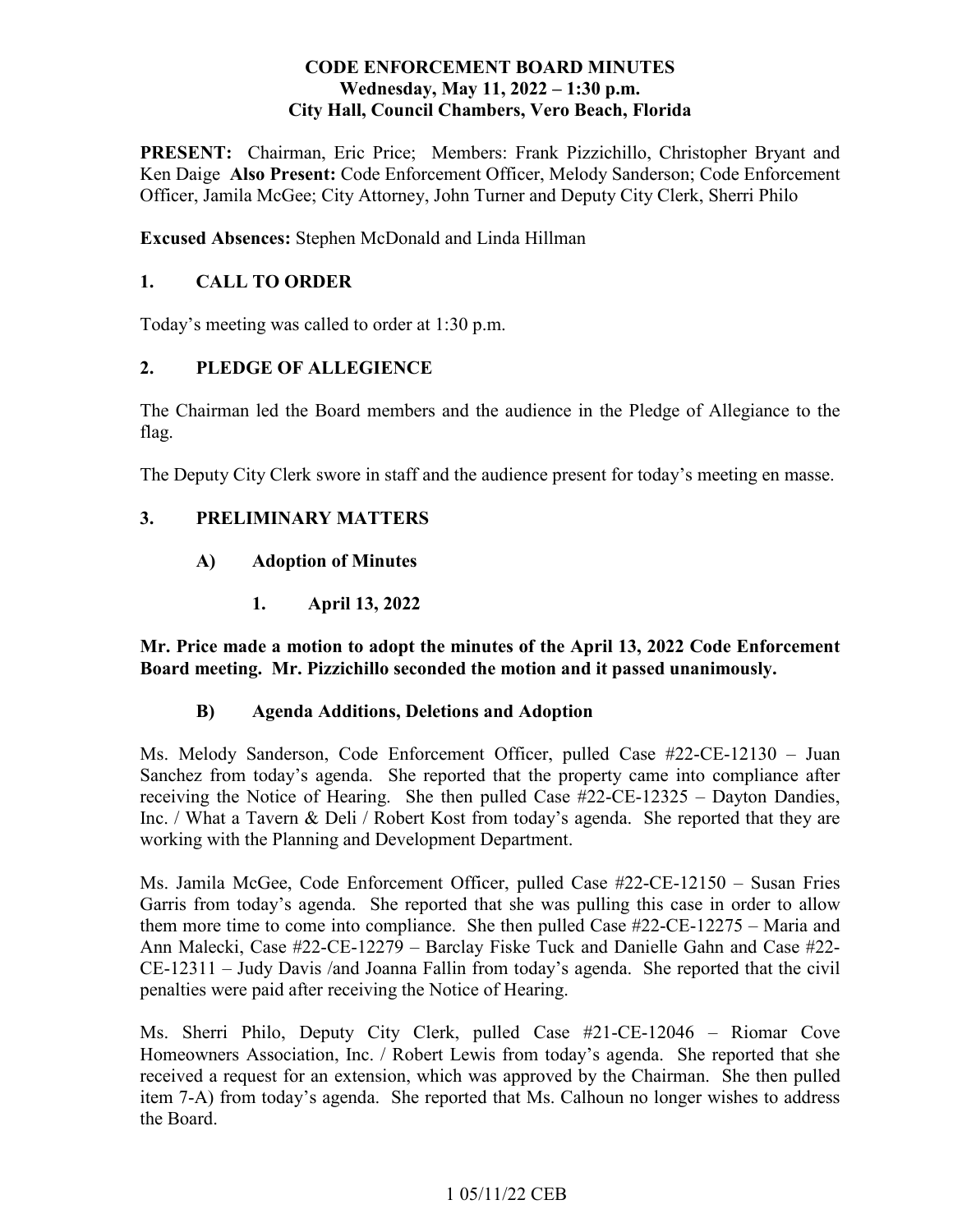**Mr. Price made a motion to adopt the agenda as amended. Mr. Pizzichillo seconded the motion and it passed unanimously.** 

# **4. UNLICENSED CONTRACTORS/CITATIONS**

## **5. EVIDENTIARY HEARINGS**

\*Please note that all exhibits submitted into evidence for today's hearings are on file in the City Clerk's office.

## **A) Citation Appeals**

**1. CASE #22-CE-12205 / 0396J VIOLATOR:** Michael Mitchell / Maureen O'Brien **VIOLATION:** Sewer use restrictions – Code Section 78-83 (a)(4) **VIOLATION ADDRESS:** 3902 Sabal Palm Drive, Vero Beach, Florida 32963

Ms. McGee reported that the property is in compliance and the civil penalty of \$50.00 has not been paid.

 each owner has to have a regular pumpout and inspection no less than every five (5) years. and he was told that there was no appeal process available to him unless a fine was accessed. requesting verification (Exhibit A) and stated that he never received a response. Despite his confusion, he had the tank pumped and inspected. He then submitted into evidence the Septic Tank Pumping Inspection Report (Exhibit B). He requested that his case be dismissed Mr. Michael Mitchell, property owner, who has been sworn in, said that he did his best to resolve this. He stated that he was confused by the original citation because it stated that He said that he has owned this property for less than five (5) years. He said that he contacted Ms. McGee on February 15<sup>th</sup> and was told that the prior owner had not filed. He said that he didn't think that was fair to hold him accountable for someone else's lack of performance He then submitted into the record a letter that he wrote to the Water and Sewer Department and the fine waived considering his unsuccessful efforts to resolve this and the lack of communication from the Water and Sewer Department.

Mr. Pizzichillo asked Mr. Turner when a person purchases a piece of property, do they inherit all liens and judgements.

 requirements of a pumpout that the new owner is relieved from the responsibility of the property being pumped out every five (5) years. It is part of the new owner's responsibility aware of that allows that exception. Mr. John Turner, City Attorney, said to his knowledge it is not an exception to the to make sure that has occurred at the closing. There is nothing in the Ordinance that he is

Mr. Price asked Ms. McGee how she knew the pumpout was due.

Ms. McGee reported that the Water and Sewer Department sent her a list of the properties that were not pumped out.

Mr. Price asked has it been over five (5) years since this property was pumped out.

Ms. McGee said that she was not provided the date, but they were all over five (5) years.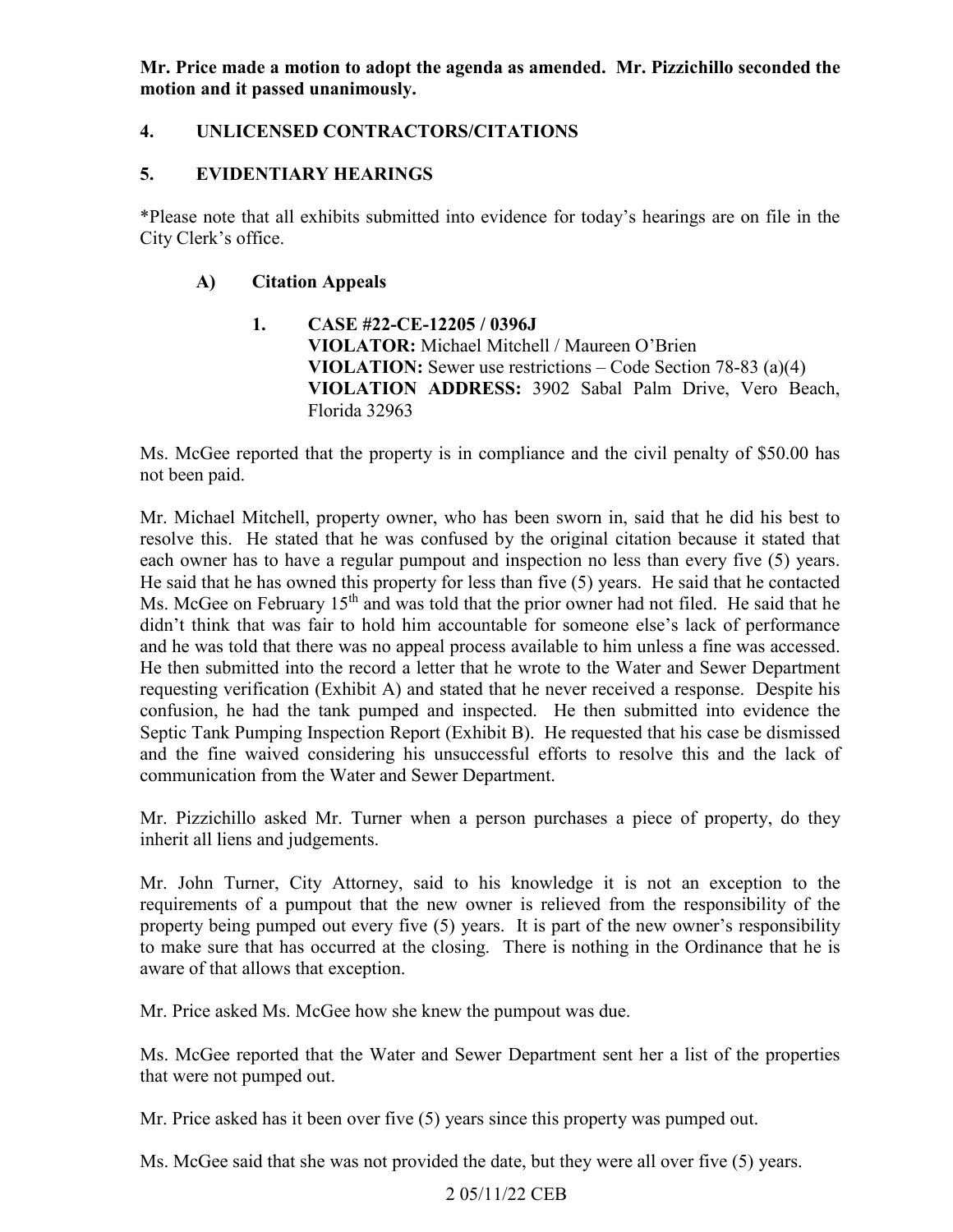Mr. Price questioned so the new owner is not notified of their responsibility other than receiving a citation.

Ms. McGee reported that Ms. Sanderson issued a citation on February 12, 2021, and was told that they were working with Reliable Septic to have it pumped so the case was closed.

Mr. Price asked did Reliable Septic do the pumpout.

 that they were on the waiting list with Reliable Septic and he attempted to put the Water and citation was withdrawn. He then submitted into evidence the citation, Affidavit of Non-Mr. Mitchell explained that there were two (2) properties at issue. The property that Ms. McGee just referred to was at 330 Holly Road, which is his principle residence. He stated Sewer Department in contact with Reliable Septic and it took several iterations before the Compliance, and Notice of Withdrawal of Citation that was just referred to for 330 Holly Road (Exhibit C).

Mr. Price thought that Ms. McGee's comment was to let the Board know that Mr. Mitchell must be aware that there was some kind of an expiration because he received a citation for another piece of property.

Mr. Mitchel said this was really a question of confusion. He said that he reached out to the Department to try to resolve his confusion and was unable to do that. That is the reason he is before the Board today. He said that his tank has been pumped out and he is now in compliance. All he is requesting is a waiver of the fine.

Mr. Bryant agreed with Mr. Mitchell. He said that Mr. Mitchell made contact with the Code Enforcement Officer in February, he mailed a letter and received no response, he went ahead and had the tank pumped out and inspected. He felt that this should be dropped and that Mr. Mitchell should not have to pay the \$50.00 civil penalty.

 Mr. Pizzichillo felt that Mr. Mitchell did what he had to do and that the Board needed to give him the benefit of the doubt.

 Mr. Daige asked Ms. McGee if Mr. Mitchell contacted her to let her know what was going on. He asked if this could have been worked out prior to this case coming before the Board.

Ms. McGee reported that she advised Mr. Mitchell that the tank would have to be pumped out and he told her that he was not going to do that so she referred him to the Water and Sewer Department to answer any questions that he had.

 Mr. Pizzichillo asked Mr. Mitchell why he would make a statement that he was not going to do it.

assessed. Mr. Mitchell said that he didn't think that he did. He said that he was told during the telephone call on February  $15<sup>th</sup>$  that there was no appeal process until a fine had been

Mr. Price said but he had the same issue with his other property.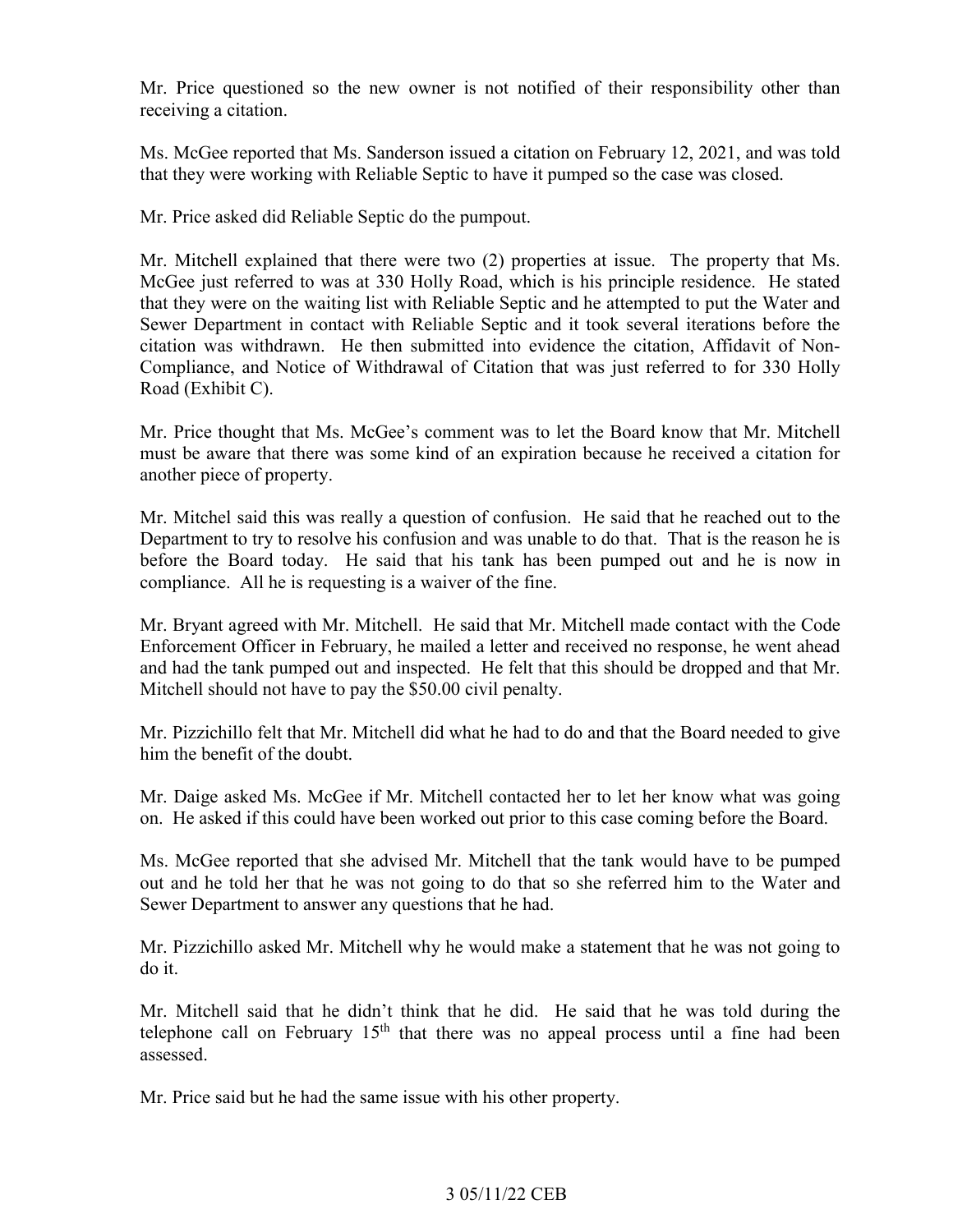Mr. Mitchell said it was a different issue with his other property. He explained that he was on the waiting list for Reliable Septic and for some reason Reliable Septic didn't file the appropriate report.

Mr. Price said then it wasn't about the five (5) year limit.

Mr. Mitchell said that is correct.

Mr. Daige asked Ms. McGee if she still stands by her statement that she heard Mr. Mitchell state that he would not pump it out.

 responsible for having the tank pumped or inspected for another three (3) years because he had only owned the property for two (2) years. Ms. McGee read from her notes that Mr. Mitchell stated that he did not feel that he should be

 Enforcement Officers do try to work with people before they get to the point that they are Mr. Daige said after hearing the Code Enforcement Officer's statements, he was leaning towards recommending that the civil penalty be paid. He said that he knows the Code before the Board.

Mr. Price said that Mr. Mitchell stated that he was confused about having to pay the civil penalty before he could appeal.

 Ms. McGee reported that after receiving the warning citation Mr. Mitchell requested an appeal and she explained to him that in order to appeal he would first need to receive a citation with a civil penalty.

Mr. Sanderson explained that a warning citation cannot be appealed.

Mr. Daige said that Mr. Mitchell stated that he was confused and that he didn't understand the process. He asked Ms. McGee if she explained to Mr. Mitchell the details that the civil penalty would have to be paid.

Ms. McGee answered yes.

 Sharon Bond of the Water and Sewer Department requesting guidance. Mr. Mitchell said shortly after his conversation with Ms. McGee he sent a letter to Mrs.

Ms. McGee reported that she did not receive this information from the Water and Sewer Department.

Mr. Daige said with that being said, Mr. Mitchell tried to work this out and Ms. McGee did her job, but the breakdown came from the side of the City.

# **Mr. Pizzichillo made a motion to rescind the \$50.00 civil penalty. Mr. Bryant seconded the motion and it passed unanimously.**

**2. CASE #22-CE-12410 / 3334M VIOLATOR:** Jeff N. and Amanda J. Brown **VIOLATION:** Management of grass clippings and vegetative matter – Code Section 38-109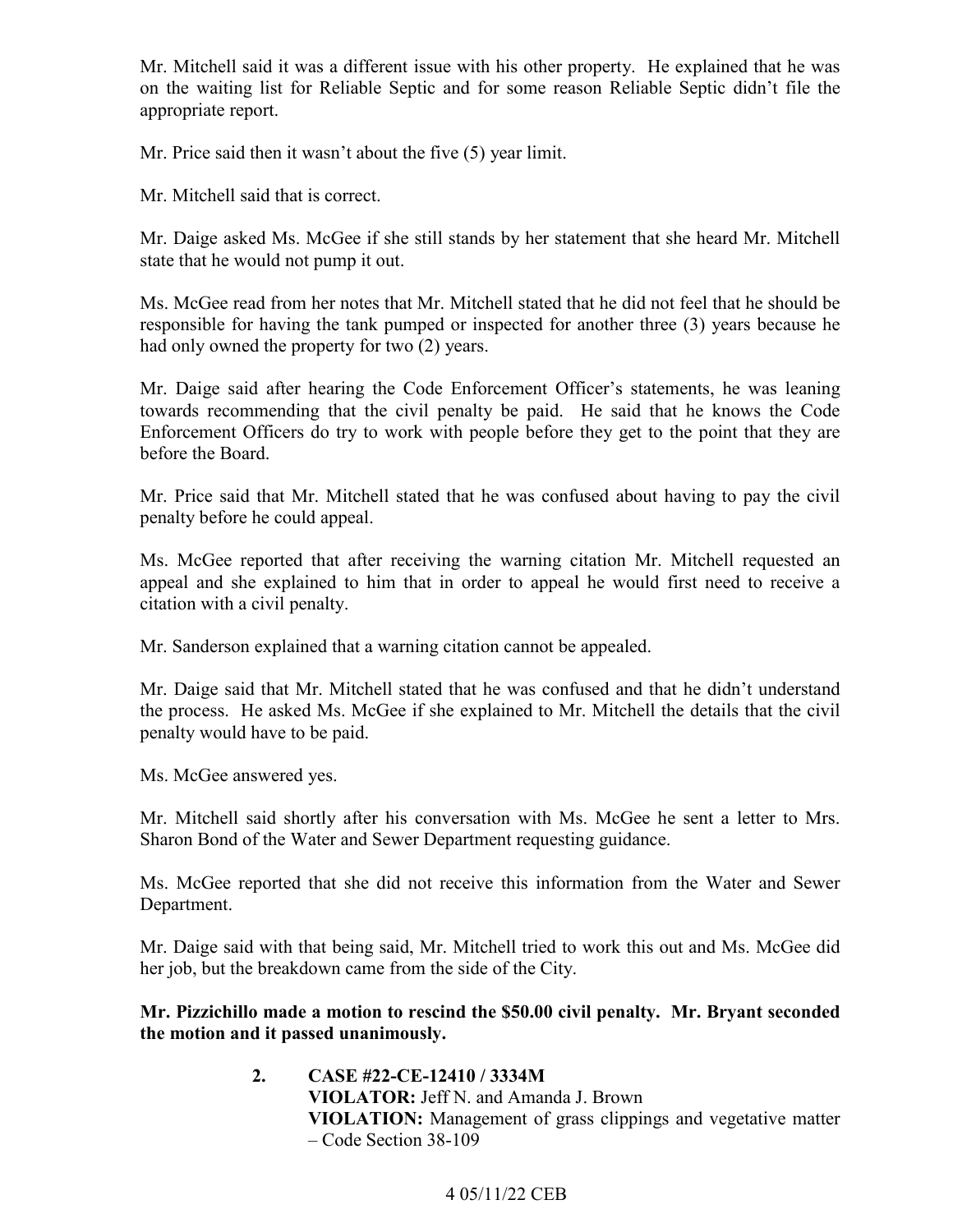### **VIOLATION ADDRESS:** 2136 Valencia Avenue, Vero Beach, Florida 32960

 Ms. Sanderson reported that this case is before the Board under an appeal of the citation. She read in part, Code Section 38-109, *"In no case shall grass clippings, vegetative material and/or vegetative debris be washed, swept, or blown off into stormwater drains, ditches, conveyances, water bodies, wetlands…"* She showed on the screen pictures of the leaves on the street and a map of the City that showed the residence outlined in blue and the storm drains outlined in yellow. She then called Ms. Danessa Chambers as a witness to speak on the Ordinance and the enforcement of it.

 Ms. Danessa Chambers, Assistance City Engineer for the City of Vero Beach Public Works noted that it also states at the end of the statement, "*no sidewalks or roadways."* She they elected to do an annual mailer on what to do with hazardous materials. Last year and the prior year they provided an education mailer to everyone who receives a water or sewer Department, who has been sworn in, stated that the Ordinance does state that no grass clippings or vegetative matter shall go into the water bodies that Ms. Sanderson listed. She explained that the reason it is important that it doesn't go onto the sidewalks or roadways is because it is an impervious service and it is likely to get picked up and taken to a storm drain, which leads to a water body. She said it is important to keep the vegetative matter out of the water bodies. She reported that nitrogen and phosphorous are the two (2) most concerning pollutants to the Indian River Lagoon and when leaves and grass clippings break down they break down into nitrogen and phosphorous. Part of their stormwater education program, staff is reaching out to the public in multiple ways. One of which is an annual mailer. This year bill, including this property, notifying them not to blow their clippings and leaf litter onto the roadways and how to properly manage them on site. She then showed on the screen a copy of that flyer (Exhibit A). She noted that this is the flyer that was provided to this property last year and the year prior.

Ms. Sanderson called Mr. John Macht as a witness.

Mr. John Macht, City Surveyor, who has been sworn in, stated that he works in Survey and Inspection and part of his duties is patrolling the right-of-ways.

Ms. Sanderson asked Mr. Macht on the day in question if he had access to this property.

 (Mrs. Amanda Brown) was blowing a massive amount of leaves onto the roadway. He couldn't do that and she said they were her neighbor's leaves that blew into her yard. He Mr. Macht answered yes. He said that he was driving down the road and noticed that she approached her and asked her what she was going to do with them and she said that she was going to blow them down the road and let the wind take them. He explained to her that she explained to her that she needed to clean them up and she walked away and went inside.

Ms. Sanderson called Mr. Dan Rodriguez as a witness.

Mr. Turner suggested that Ms. Sanderson ask Mrs. Brown if she had any questions of the witnesses.

Ms. Sanderson explained to Mrs. Brown that she could question anyone who comes to the podium to testify.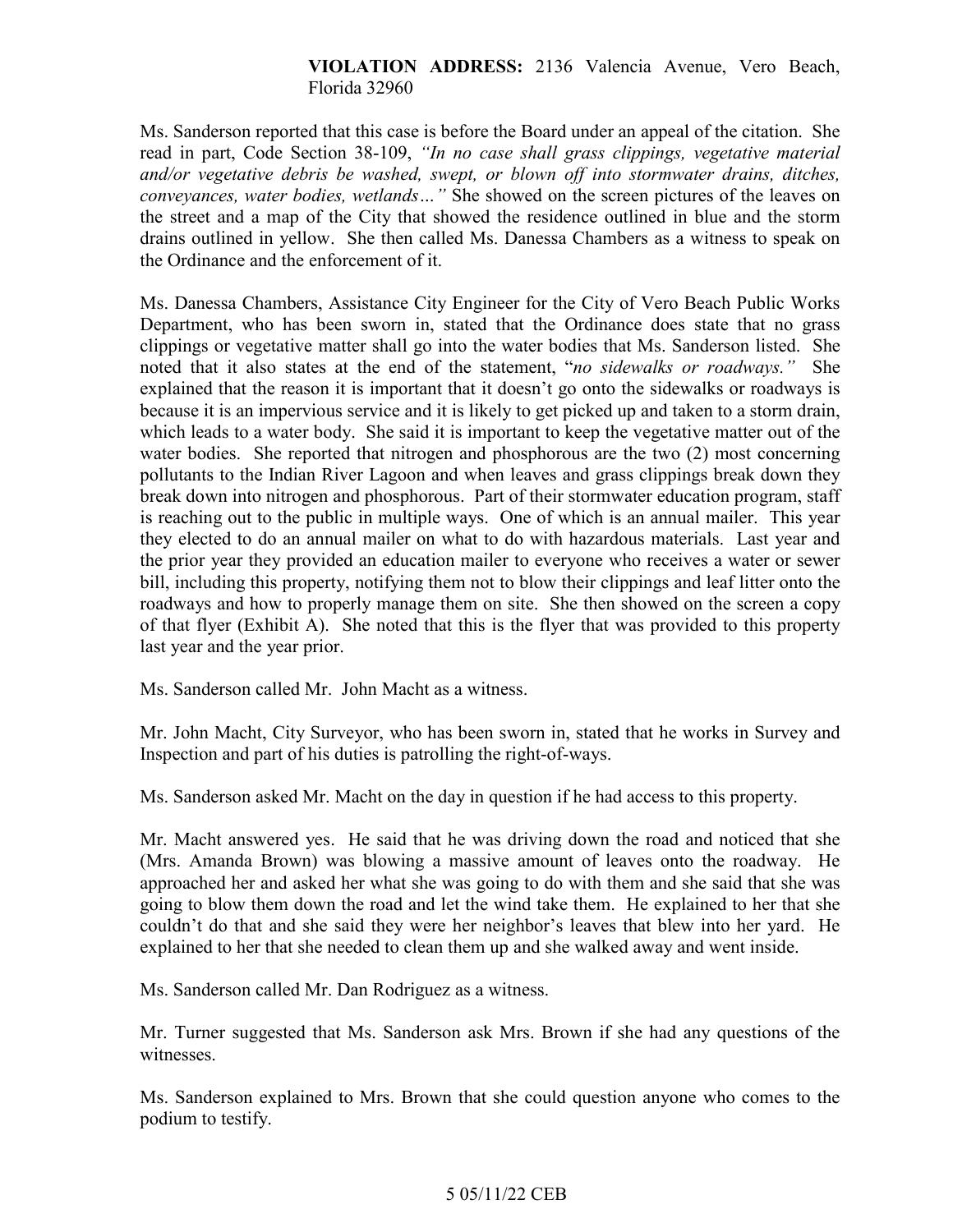with their trucks and manually clean it up. He reported that there also was a lot of gravel. at two (2) hours with equipment and land fill fees (bill on file in the City Clerk's office). He Mr. Dan Rodriguez, Streets Division Manager, who has been sworn in, stated that their street sweeper was down at the time so they called in a crew of three (3) employees to go out there He reported that she received a bill for a total of \$270.00, which was for three (3) employees said this is a standard bill for deployment, equipment, and time.

Mr. Daige found the bill to be very modest for the work that they had to do.

 than happy to clean up the debris if she was told to clean them up. She was never given any totally wrong. It lists the hours of between 1:00 p.m. and 3:00 p.m. She said they were gone Mrs. Amanda Brown, violator, who has been sworn in, said that she would have been more official notification. After receiving the bill she researched the Florida Statutes. She said Florida Statute, Chapter 162, Section 21 (c) states that prior to issuing a citation, a Code Enforcement Officer shall provide notification to the person that has committed the violation and establish a reasonable time to correct the violation. She said that never happened. It is true that a City employee did come by and tell her that she shouldn't do it, but they didn't tell her when it had to be cleaned up by. She said that she calls her mother every morning at 9:00 a.m. to make sure that she is okay and while she was on the telephone with her mother they came and cleaned up the debris. She said it was gone by 10:00 a.m. She said this bill is before 10:00 a.m. It did not take three (3) people two (2) hours to do a job that she committed in less than a half-hour. She said that she would have been more than happy to clean up her mess if she was given time to do it. She said that she did do it, but she was not given time to clean it up and she wasn't given notification.

Mr. Price asked Mrs. Brown how long she has lived at this address.

Mrs. Brown said that she has lived there for approximately 18-years.

Mr. Price questioned the flyers that were sent with the bills.

Mrs. Brown said that she does not recollect seeing that flyer, but she is not the only resident in the house.

Mr. Price said it might not take long to blow leaves into the road, but it takes longer to pick them up.

 Ms. Brown disagreed. She said they could have blown them back into her yard. She said in Trees in her yard. looking at the picture, you could see they were not her leaves because she does not have Oak

Mr. Price asked Mrs. Brown if she was stating that no one came to tell her that the leaves shouldn't be in the road.

Mrs. Brown said no one told her that she was going to receive a citation.

Mr. Price questioned, but someone did tell her that the leaves were not supposed to be in the road.

Mrs. Brown said yes, but she was not given time to clean it up.

Mr. Price asked how much time she thought she should have been given.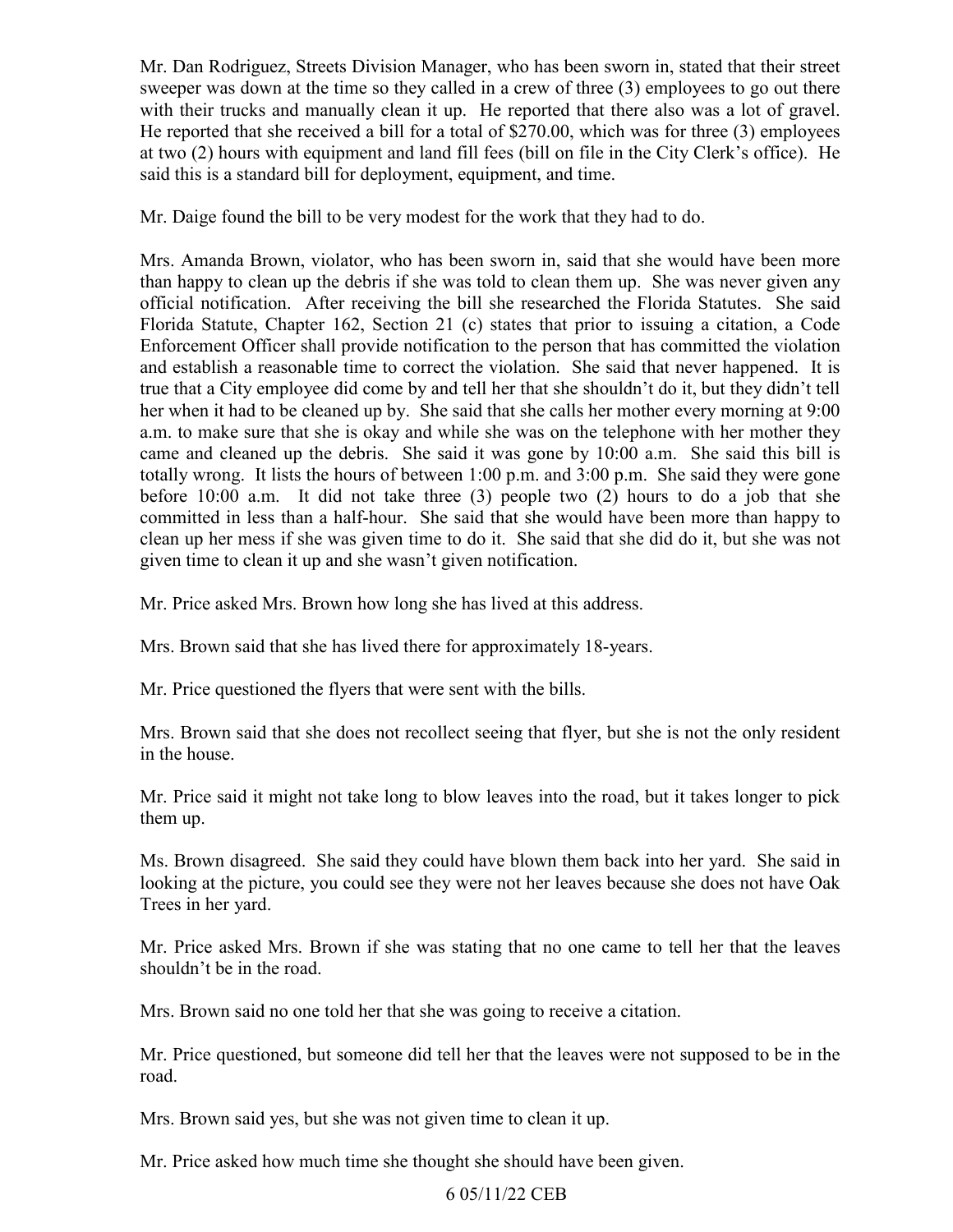Mrs. Brown said at least a day. She said that she was given less than three (3) hours.

Mr. Price questioned but what if it rained.

Mrs. Brown said it didn't, what if.

Mr. Pizzichillo said if they are going to play the what if game, what if after she walked inside to make the telephone call and a strong wind came and blew them onto someone else's property.

Mrs. Brown said that is exactly what happened to her property. She said if they looked at the picture shown, her yard has Palm Trees. She again referred to Chapter 162 of the Florida Statutes. She said that she was not approached by a Code Enforcement Officer.

 Ms. Sanderson explained that the City does not follow Chapter 162. The City of Vero Beach follows a citation process as adopted by City Code.

Mr. Turner explained that Chapter 162 does not apply to a municipality that has enacted their own code enforcement procedures.

Mrs. Brown questioned so the City of Vero Beach is not accountable to State law.

Mr. Turner said the City is exempt from that by adopting their own Code.

 Mrs. Brown said the second bill that she received was entirely fictitious. They were never at her house between 1:00 p.m. and 3:00 p.m. Also, that was on Good Friday.

Mr. Price questioned, but you agree that someone removed them.

Mrs. Brown said yes, but it was before 10:00 a.m.

 the names of the employees who did the work, the start and stop time, the vehicle ID numbers, and the operators of the vehicles. He said there were two (2) vehicles and each Mr. Daige referred to the timesheet and work log that was included in their backup information (on file in the City Clerk's office). He reported that the work log has the date, showed the start time and the end time. He wanted it on the record that the Board was supplied this information and the leaves were cleaned up by the City.

Mrs. Brown said it was before 10:00 a.m.

Mr. Price said that he didn't know if the time was relevant at this point.

 have done it herself. Mrs. Brown disagreed. She felt time was relevant because if she had more time she would

Mr. Price said if she hadn't blown the leaves onto the road to begin with there wouldn't have been a violation.

Mrs. Brown said that she didn't realize it was a violation because she has seen every lawn maintenance man in the City do it. She said every single maintenance man in the City does it.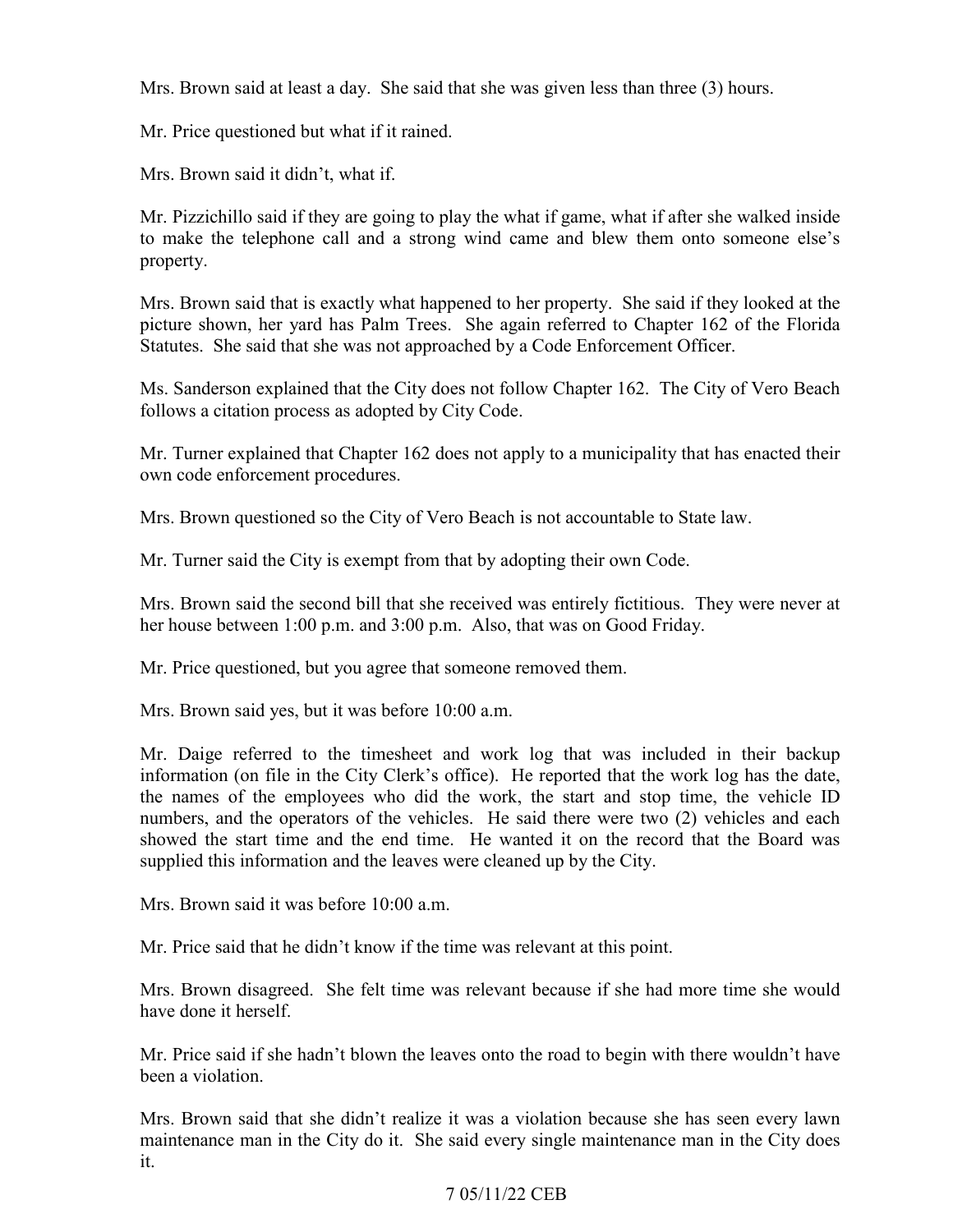Ms. Sanderson said that she would like to recall Ms. Chambers.

Mr. Price asked Mrs. Brown if she had any questions of anyone who has spoken.

Mrs. Brown said that she was curious why they came up with the time of 1:00 p.m. to 3:00 p.m. She asked why they fibbed about the time because they know they were there before  $10:00$  a.m.

 elicit discharge and pollutant if it gets picked up by stormwater. Therefore, one (1) of the reasons City employees are pulled off of whatever job they are working on is to clean it up so elicit discharge identified to get the crews out to clean it up before it gets washed away. Ms. Sanderson recalled Mr. Macht. Ms. Chambers reported that the City trains their employees not to blow leaves, litter, and debris into the street and back up onto the properties. The City also sends out business mailers to yard maintenance companies and to construction companies so they are actively being trained. She explained that regarding the clean up time, leaf litter was considered an it could be caught before there is a storm event. The City is very diligent when there is an

Ms. Sanderson asked Mr. Macht to testify on the approximate time frame.

a.m. He reported that he then went back to the office and made contact with Ms. Sanderson. located behind the Ficas Tree so not all the leaves were coming from her neighbors. Mr. Macht said to the best of his memory his first encounter was around 9:30 a.m. or 10:00 He reported that he drove over there later in the day, which he thought it was after  $11:00$ a.m., and it could have been the time that he took the photographs that he sent Ms. Sanderson. He said that he failed to mention earlier that about 40% of the leaves that she was blowing into the road were from her Ficas Tree. He noted that there is an Oak Tree

Mr. Pizzichillo asked were there still leaves in the roadway the second time that he was there.

 Mr. Macht answered yes. He explained that the time listed on the clean up list includes drive time of going to the property and to the dump.

Mrs. Brown said it states on the her citation that the first time they were there was at 7:40 a.m.

Ms. Sanderson said that was the date and time that she observed the leaves. She noted that the employees listed on the bill were not the employees who are present for today's hearing.

 foliage was cleaned up by 10:00 a.m. She would have liked to have received a telephone call Mrs. Brown said that is part of the problem. She said they are just talking about leaves. The or a knock on her door.

Ms. Sanderson said it was Mr. Rodriguez's crew that was on site. She then recalled Mr. Rodriguez.

 Mr. Rodriguez said the time is mute because at end of day he asked his employees how long it took them to clean it up and he was told two (2) hours. He wrote 1:00 p.m. on the bill because that was the time that he spoke with his employees. Just because she was billed for two (2) hours doesn't mean that the employees were on her property for two (2) hours. The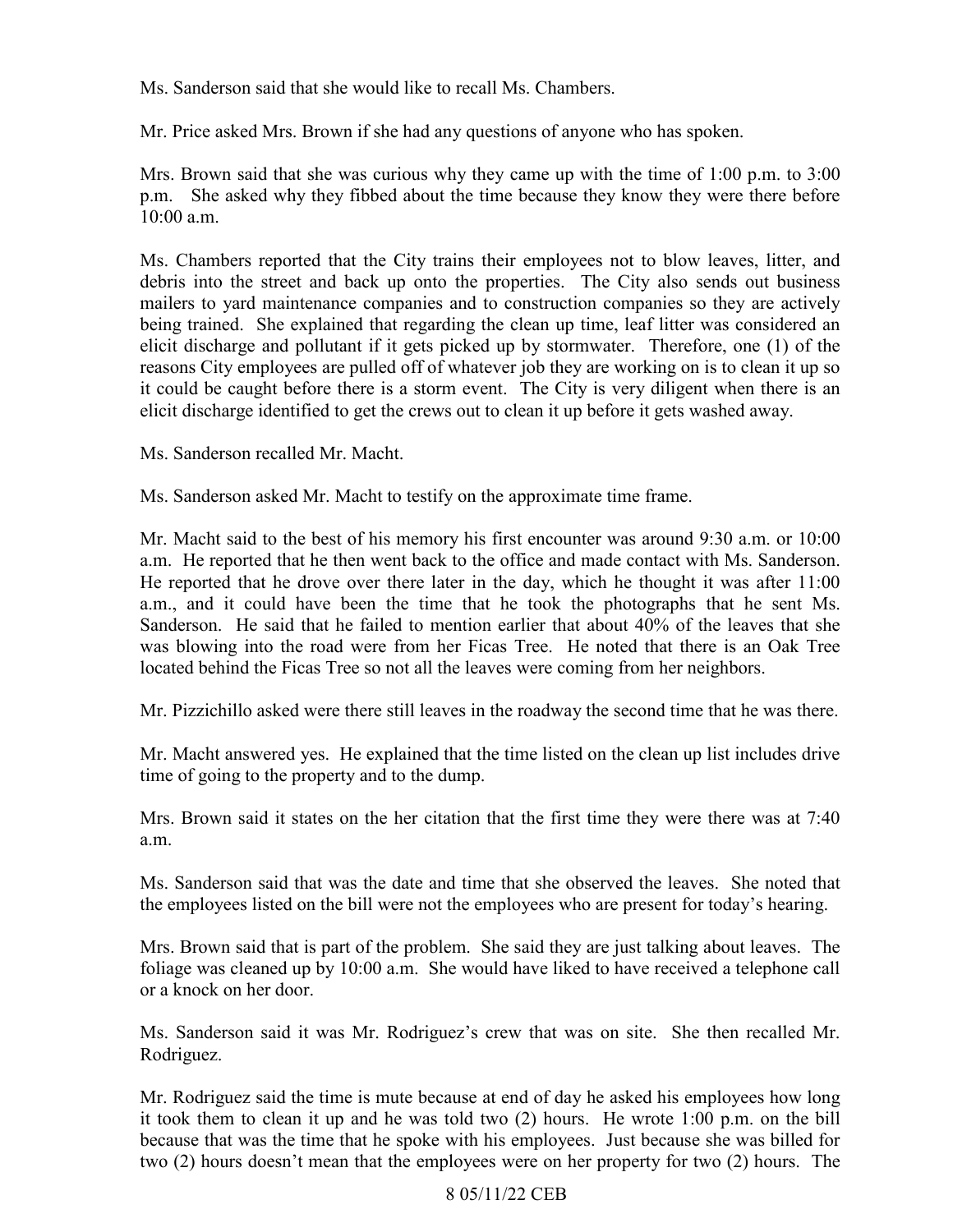time includes deployment, putting the equipment away, the time to go to the dump, etc. The time of 1:00 p.m. to 3:00 p.m. was mute. That was the time that he filled out the paperwork.

Mrs. Brown asked why there was an additional fee for landfill because if they had just waited until Wednesday it would have been picked up for free.

Mr. Rodriguez explained that they don't have a place to store yard waste.

Mrs. Brown said they could have left it in the side of her yard.

 possible. They are all very concerned about the Lagoon. He said there is a lot of information out there that the Lagoon needs help and this is one (1) way to help it. He said this is an uncomfortable situation for the homeowner, but the City had to clean it up and they cleaned it up in a timely fashion, which he was in favor of. He said that he was not in favor of Mr. Daige said as stated previously, he considers the bill from the City to clean up the mess in the road very reasonable. It does take physical effort to clean things up and there is drive time to get to the landfill. He said even the landfill fee was very modest. He felt as far as cleaning up the mess Mrs. Brown made out fairly well. He said the bill should be paid. They had testimony from the Assistant City Engineer that information was sent with the water and sewer bills. He said this is a very serious issue. They need to keep their drains as clean as waiving this at all.

 collect and dispose of it. He said there has been ample notification to homeowners not to do Mr. Price agreed that there was a violation and it was there long enough for the City to it and she has resided there for 18 years. If she missed the notification, she knows now.

Ms. Sanderson asked that the Board finds that there was a violation, that the violation was corrected by the City, and that the Board issues a Board order to pay the initial civil penalty and the costs of clean up by the City.

**Mr. Price moved that the Board finds that there was a violation, that the violation has been corrected by the City, and that the Board issues a Board order to pay the initial civil penalty of \$50.00 and the cost of the bill of \$270.78. Mr. Bryant seconded the motion and it passed unanimously.** 

- **B) Non-Compliance / Compliance Reports** 
	- **Request for Board Order**
	- **1. Request for Board Order a. CASE #21-CE-11483 / 3189M**

**VIOLATOR:** 827 22nd Street LLC / Frederick J. Piumelli, Agent

 Certification or a building permit – Repeat Violation – Code **VIOLATION:** Failure to obtain Code Compliance Section 64.05 (a)(b)(9)(b)(10)(a)

 **VIOLATION ADDRESS:** 827 22nd Street, Vero Beach, Florida 32960

penalties. The initial civil penalty of \$100.00 has been paid. **(Request from Code Enforcement Officer to find in compliance as of April 21, 2022 and to cease the continuing Continuing civil penalties from March 9, 2021 through April 20, 2022 of \$100.00 per day x 408 days = \$[40,800.00](https://40,800.00),**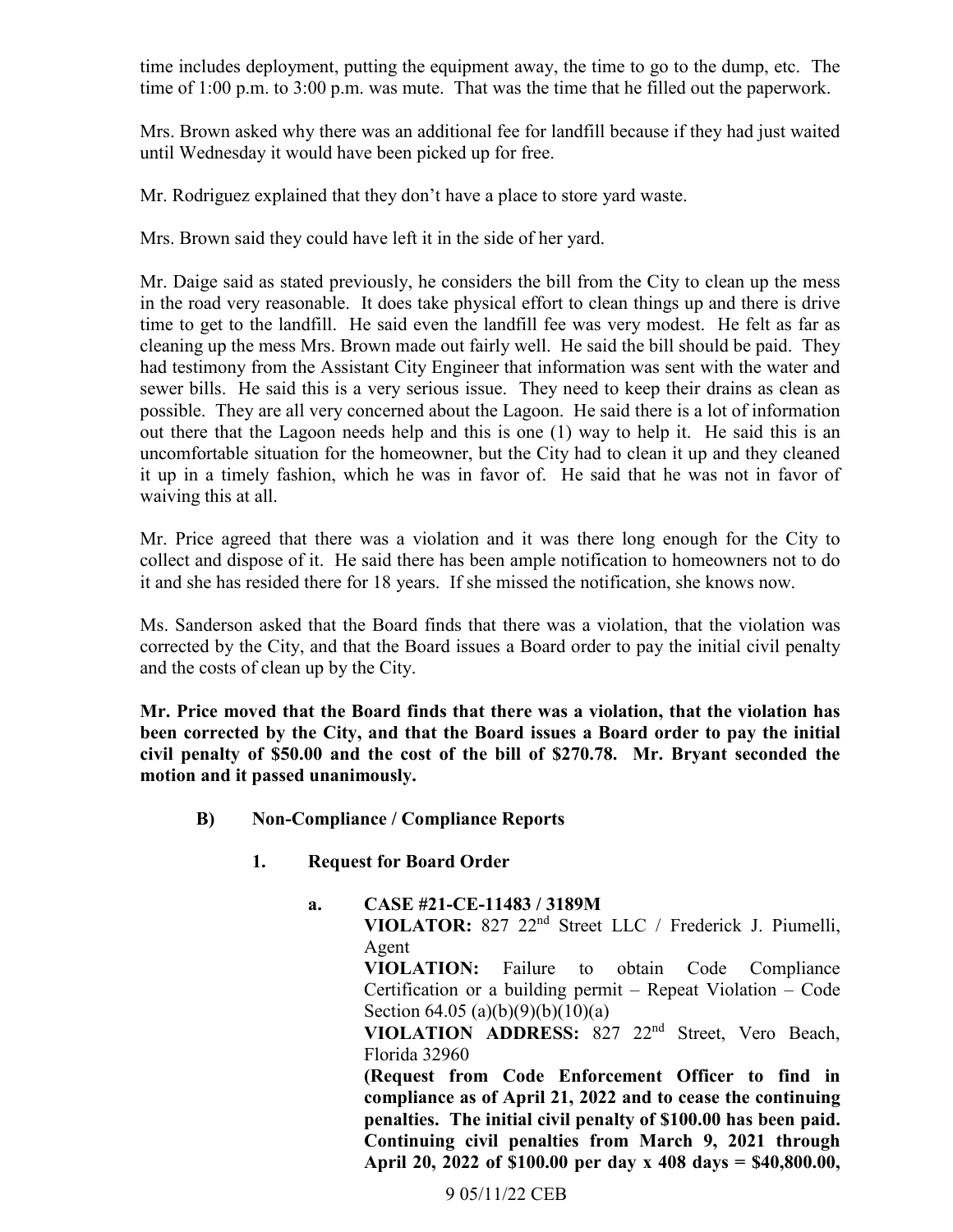### **plus costs of enforcement of \$61.58, along with costs due to the City.)**

 Ms. Sanderson requested that the Board finds the property in compliance as of April 21, 2022, to cease the continuing penalties as of April 21, 2022, and to pay the accrued continuing penalties, enforcement costs of \$101.32 in addition to the previous enforcement costs of \$61.58. She reported that the initial civil penalty has been paid.

 **Mr. Price moved that the Board finds that the property is in compliance as of April 21, accrued continuing penalties and costs of \$101.32. Mr. Pizzichillo seconded the motion 2022, that they cease the continuing penalties as of April 21, 2022, and to pay the and it passed unanimously.** 

> **VIOLATION:** Oak and Palm Trees remove without a permit **–**  Code Section – 72.44 **b. CASE #21-CE-11521 / 3225M VIOLATOR:** FDCHFV, LLC / Frederick Piumelli, Agent / c/o North Crane Capital VIOLATION ADDRESS: 705 19<sup>th</sup> Place, Vero Beach, Florida 32960 **(Request from Planning and Development Director to hold continuing civil penalties in abeyance with the entering of Code Compliance agreement)**

Mr. Piumelli has been working with the Planning and Development Department on this issue. be required and they cannot fit all the trees required to mitigate on this piece of property. staff prepared a Compliance Agreement (on file in the City Clerk's office) where they could Mr. Jason Jeffries, Planning and Development Director, who has been sworn in, reported that He explained that the way the City's Code works is that mitigation is double than what would They have another piece of property on Royal Palm Boulevard, The Oaks at Royal Palm, so mitigate the trees that they took from this address to the address on Royal Palm Boulevard.

Mr. Daige asked to see a photograph of the trees that were removed.

At this time, Ms. Sanderson submitted photographs (Exhibit A) into evidence.

 trees in the City of Vero Beach and now he is very well aware. He reported that the trees dangerous. He said the reason they were talking about this a year later was because there Development Department that he was in compliance. He now knows that he was not in compliance and that the civil penalties have been accruing. Mr. Frederick Piumelli, violator, who has been sworn in, reported that this occurred during the first few months of him moving here. He was not aware of the protocol of cutting down were removed because they were hanging over the roofs of the property and it was a was a misunderstanding in that he thought through his work with the Planning and

At this time, Ms. Sanderson submitted the Tree Removal Application (Exhibit B) into evidence.

 Mr. Daige said the trees seemed to be very large. He asked Mr. Piumelli if he hired a professional tree company.

Mr. Piumelli answered yes.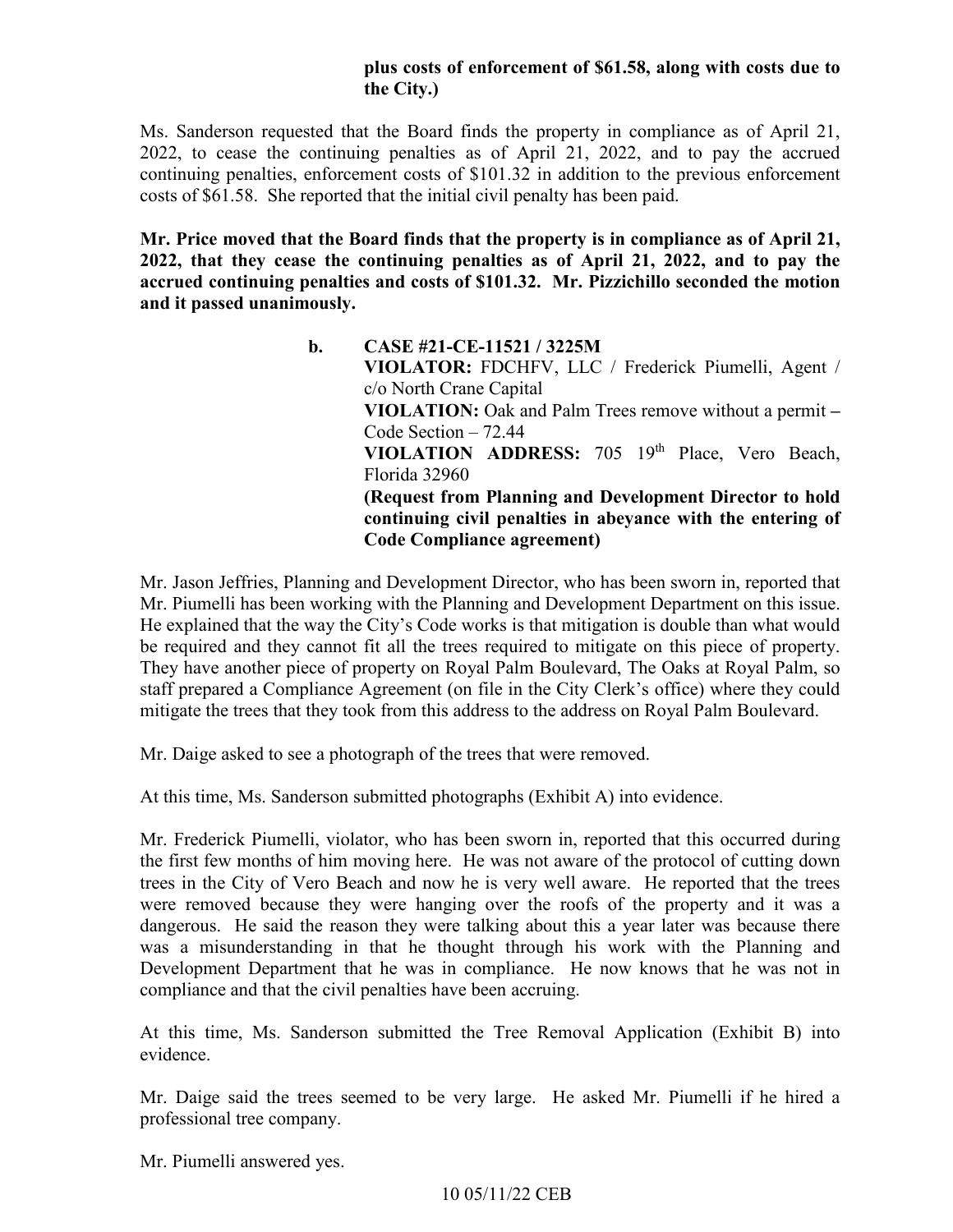Mr. Daige asked was the company from Indian River County.

Mr. Piumelli said they were based out of Fellsmere.

Mr. Daige asked was there any discussion between the tree company and himself as far as pulling the proper permits.

Mr. Piumelli answered no.

Mr. Daige questioned so the tree company didn't bring it to his attention.

Mr. Piumelli said that is correct.

level of awareness that they had. Mr. Piumelli said that his family has been here for a long time and his parents helped them build their business, which was started a few years ago. He said that he didn't know what

 and regulations and advise their clients. He said there is a civil penalty of [\\$7,250.00](https://7,250.00). Mr. Daige said that he would think as a business owner that they would look into the rules

Mr. Piumelli said that has been paid. He said the moment they discovered there was an issue they paid the penalty that same day.

## **that the continuing penalties cease. Mr. Price moved that the Board approves the Compliance Agreement as written and**

Mr. Jeffries said the Board has the draft Compliance Agreement, which has a handwritten condition.

 *additional penalties."* Mr. Bryant reported that the condition written states, *"If compliance is met there will be no* 

### **Mr. Price made a motion that the Board approves the Compliance Agreement as written, but with removal of the handwritten note.**

Mr. Piumelli said that he unwilling to sign the Compliance Agreement without the modification.

Mr. Turner noted that this is not the time to negotiate. If they don't agree on the Compliance Agreement then the Board would set it aside and proceed with the case.

 Mr. Piumelli said the intent was for the mitigation to be done at The Oaks at Royal Palm and addresses and there are seven (7) addresses. The Oaks at Royal Palm was listed in the Compliance Agreement with only three (3)

Mr. Jeffries said that has been corrected. He explained that they were all on the same parcels.

Mr. Piumelli said that then he would sign the Agreement with the striking of his comment.

#### **Mr. Bryant seconded the motion and it passed unanimously.**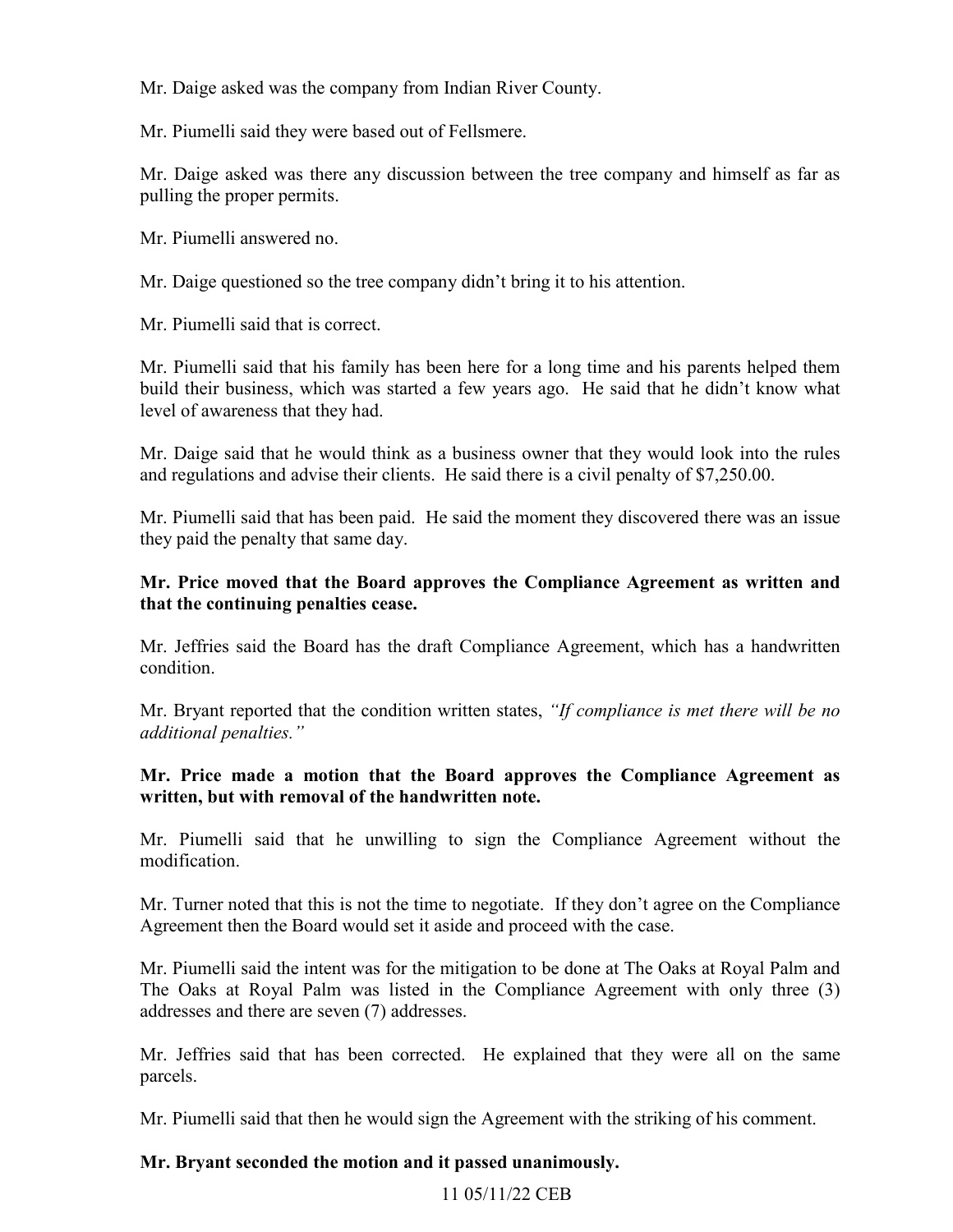**VIOLATION ADDRESS:** 2625 10th Court, Vero Beach,  **Enforcement Board meeting – failure to comply – failure to c. CASE #21-CE-12116 / 3231M VIOLATOR:** George Boulahanis (TRS) **VIOLATION:** Multi-family residential use of the property in R-1 residential zoned district – Code Sections  $60.21$  (b)(2); 60.24(4) Florida 32960 **(Case continued from the January 12, 2022 Code pay \$500.00 civil penalty)** 

Ms. Sanderson reported that the original violation was for occupying or use of land or structure without first obtaining all appropriate development permits and approvals pursuant to Chapter 64, Article I, Development Review, and complying with their terms. This is a multi-family residential unit of three (3) units in an R-1) Zoned District.

 do some more research on this property. He searched everything that he could and there are Mr. George Boulahanis, violator, who has been sworn in, stated that the Board asked him to no records other than tax records. He said that this property has been like this for 40-years that he knows of and even before then. Now he is being told to put the property back to what the City wants. He was willing to go along with that, but now he has to pay \$700 in fines as well. He said to him this seems very unfair.

Mr. Daige said this case was before the Board on January 12, 2022, and he remembers the information that was put into the record and the Board wanted to give Mr. Boulahanis ample time so that he could work with the Planning and Development Department and with Code Enforcement.

Mr. Boulahanis said that he was told to look for records and basically this property doesn't exist except for tax records.

Mr. Daige thought that he recommended that Mr. Boulahanis stay in close contact with the Code Enforcement Officer and the Planning and Development Department to keep them abreast of his findings so if he did run into a snag they could work with him. He said the property is not in compliance with the City's current zoning and that was made clear to him a number of months ago.

Mr. Boulahanis said there is no proof.

Mr. Daige said as it stands now it is not in compliance.

Mr. Pizzichillo asked when was the building built.

Mr. Boulahanis answered before 1940.

 still not in compliance and he is going to have to bring the building into the current use, which is a single residence. Mr. Daige said the rules are the rules and the Board gave him time. He said the property is

 come back before the Board to discuss how they were going to handle this because he has Mr. Boulahanis said it was his understanding that he was to research the records and then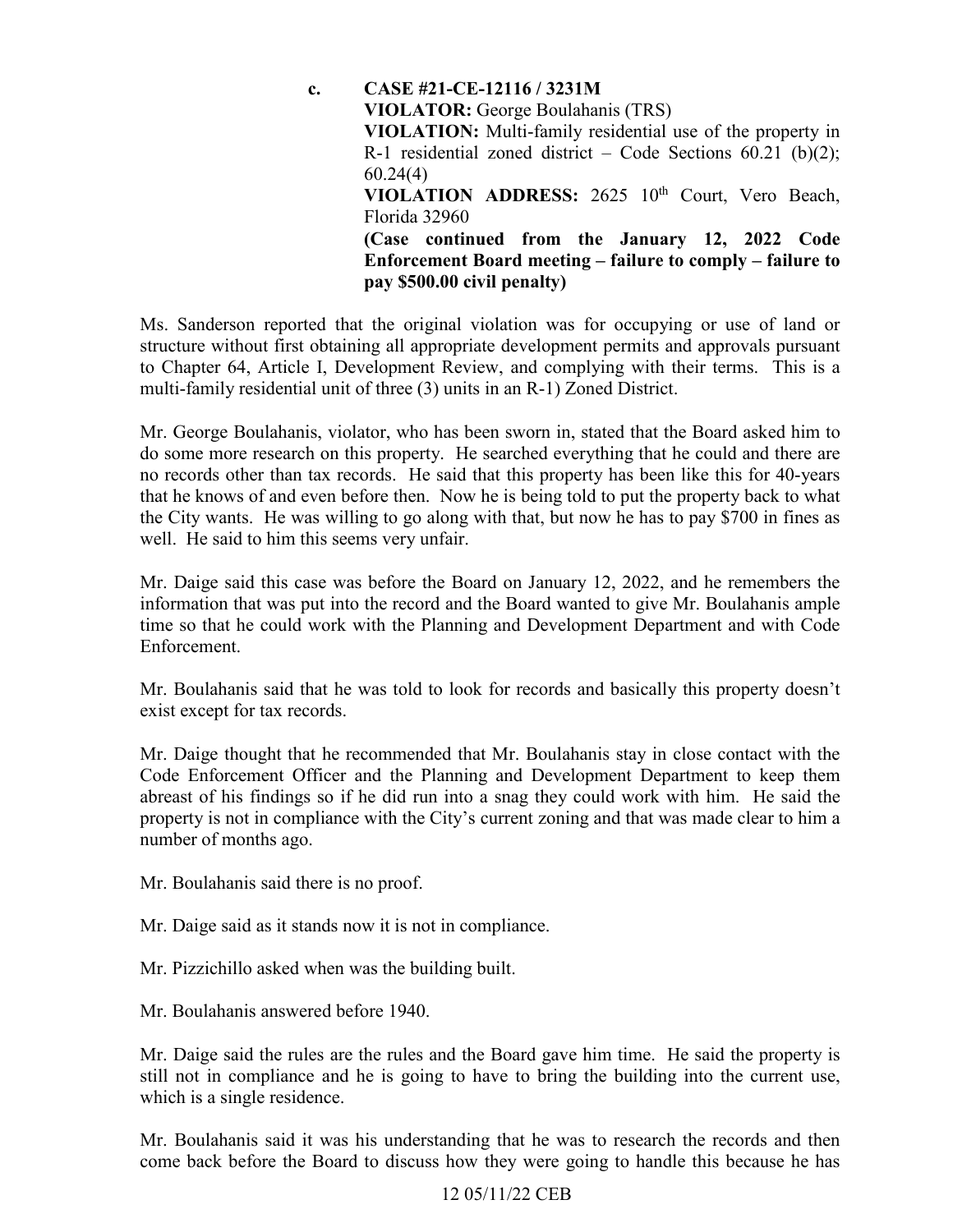long term tenants there. He asked why does he have to pay \$700.00 in fines. He said that he didn't do anything.

 Mr. Pizzichillo asked if he is correct that the front building is a single-family home with two (2) apartments.

Mr. Boulahanis said that is what the City says. He said it is a duplex. That is what he purchased.

 Family Residential. That is what is on the record. They are not duplexes, they are two (2) Mr. Jeffries said the Property Appraiser's site states that it has two (2) buildings, both Singleseparate structures on one (1) parcel.

Mr. Turner asked does this comply with the zoning code.

 allowed to have one (1) single-family structure. What staff is saying is that the front Mr. Jeffries answered no, but it was built before 1948. He said the Compliance Agreement that is before the Board recognizes that Mr. Boulahanis has an illegal non-conforming two (2) units on a single parcel; two (2) single-family structures, but today he would only be structure was converted illegally without permits from a single-family structure into a duplex and it needs to be returned to a single-family structure. That is what is in the Agreement. He noted that the Agreement gives Mr. Boulahanis about two (2) and a half years to convert the building back to having just two (2) units on the property.

Mr. Daige asked would the Agreement run with the property.

Mr. Turner said the Agreement would be recorded.

Mr. Bryant asked Mr. Boulahanis if he was okay with the Compliance Agreement.

 Mr. Boulahanis said that he agrees with 99% of the Agreement. It is the fines that he does not agree with. He is going to lose [\\$100,000.00](https://100,000.00) in value of his property and he also has to pay \$700.00 in fines. He is not happy that he is going to lose an apartment, but the rules are the rules and he has to follow them. However, it doesn't make any sense that he was being fined.

Mr. Turner explained that the Compliance Agreement is an offer to the violator to resolve this matter within a reasonable amount of time. If he doesn't want to sign the Agreement then his recommendation is that the Board proceeds with the case.

Ms. Sanderson explained that there is a \$500.00 civil penalty that was assessed based on noncompliance and the rest of the fines were costs.

 Mr. Price agreed with Mr. Boulahanis that the City is making him fix this and they are also adding a fine.

Mr. Bryant asked Mr. Turner can the Board reduce the civil penalties.

Mr. Turner said the Board could reduce the \$500.00 civil penalty, but not the remaining costs.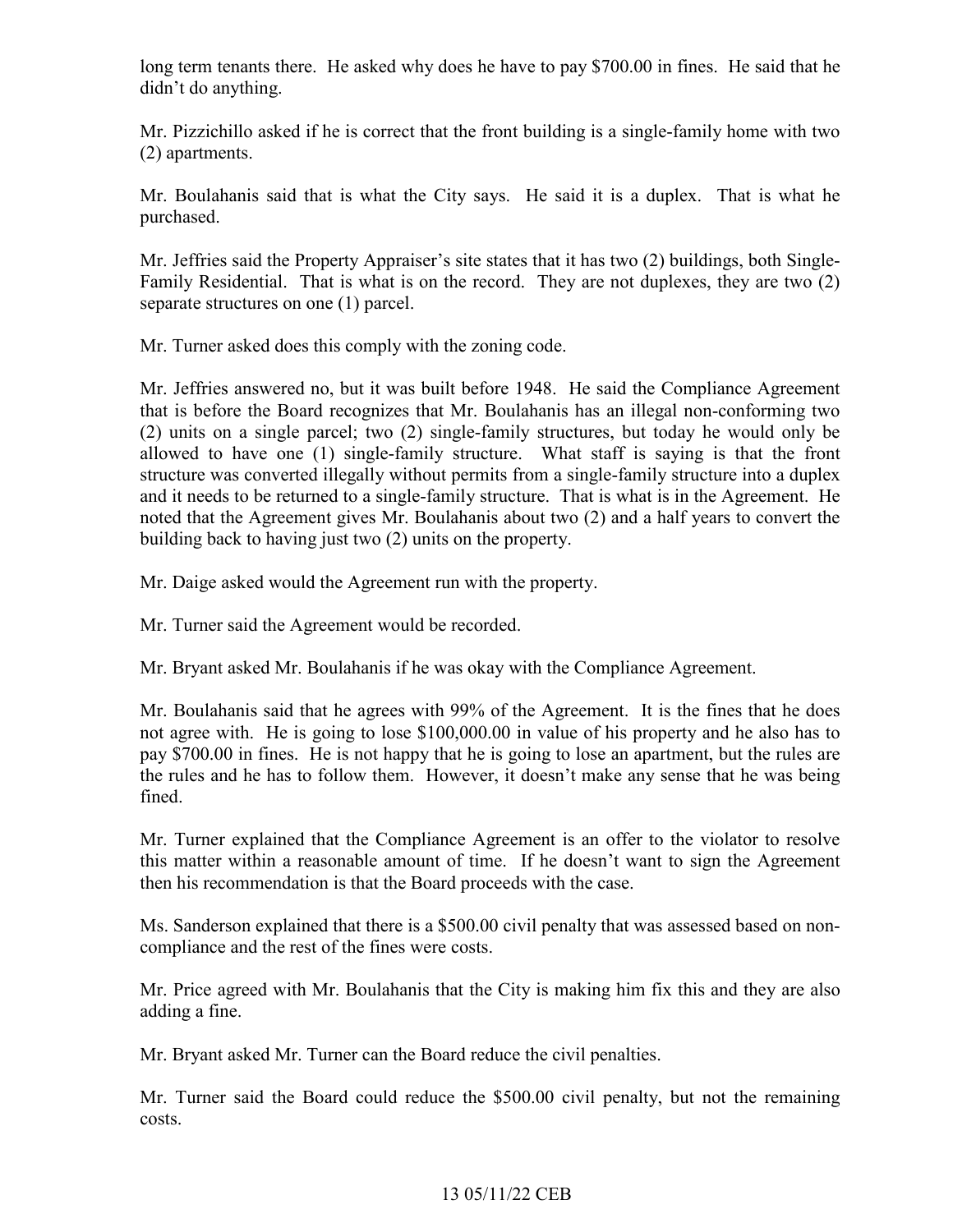\$700.00 fine in half with the willingness of Mr. Boulahanis signing the Agreement. Mr. Daige said that he understands the problem with the fine and can see reducing the

At this time, Mr. Turner spoke with Ms. Philo.

Mr. Turner explained to the Board that their discussion was that the Board could reduce the fine from \$500.00 to \$250.00, but they could not reduce the hard costs.

Mr. Price said that he would reduce the \$500.00 civil penalty to zero.

Mr. Bryant agreed.

Mr. Turner wanted to make it clear that if the property is sold or Mr. Boulahanis assigns his interest, etc., then the penalty and the fine would apply.

 **Mr. Price moved that the Board accepts the Compliance Agreement with the stipulation that the \$500.00 civil penalty be reduced to zero and to keep the remaining costs. Mr. Daige seconded the motion and it passed unanimously.** 

> Development Department – Code Section 60.21 (b)(4) **d. CASE #22-CE-12130 / 3318M VIOLATOR:** Juan Sanchez **VIOLATION:** Land development code violation / Brick pavers installed without approval from the City Planning and **VIOLATION ADDRESS:** 2336 15th Avenue, Vero Beach, Florida 32960 **(Failure to comply)**

This item was pulled from today's agenda.

 **(Failure to comply; Failure to pay \$50.00 civil penalty) e. CASE #22-CE-12150 / 03667J VIOLATOR:** Susan Fries Garris **VIOLATION:** Fence installed without Code Compliance Certification or a building permit – Code Sections  $60.21$  (b)(1); 22-181; 22-106 (a) **VIOLATION ADDRESS:** 1045 Andarella Way, Vero Beach, Florida 32963

This item was pulled from today's agenda.

**f. CASE #22-CE-12180 / 3396M VIOLATOR:** Marion Ellen Fredrickson (owner) and Vero Fence Pros LLC / Peter J. Franchville (agent) **VIOLATION:** Land development violation / Fence and pergola installed without approval from the City of Vero Beach or a building permit from the Indian River County Building Department – Code Section 60.21 (b)(1) **VIOLATION ADDRESS:** 919 Tropic Drive, Vero Beach, Florida 32963 **(Failure to comply)**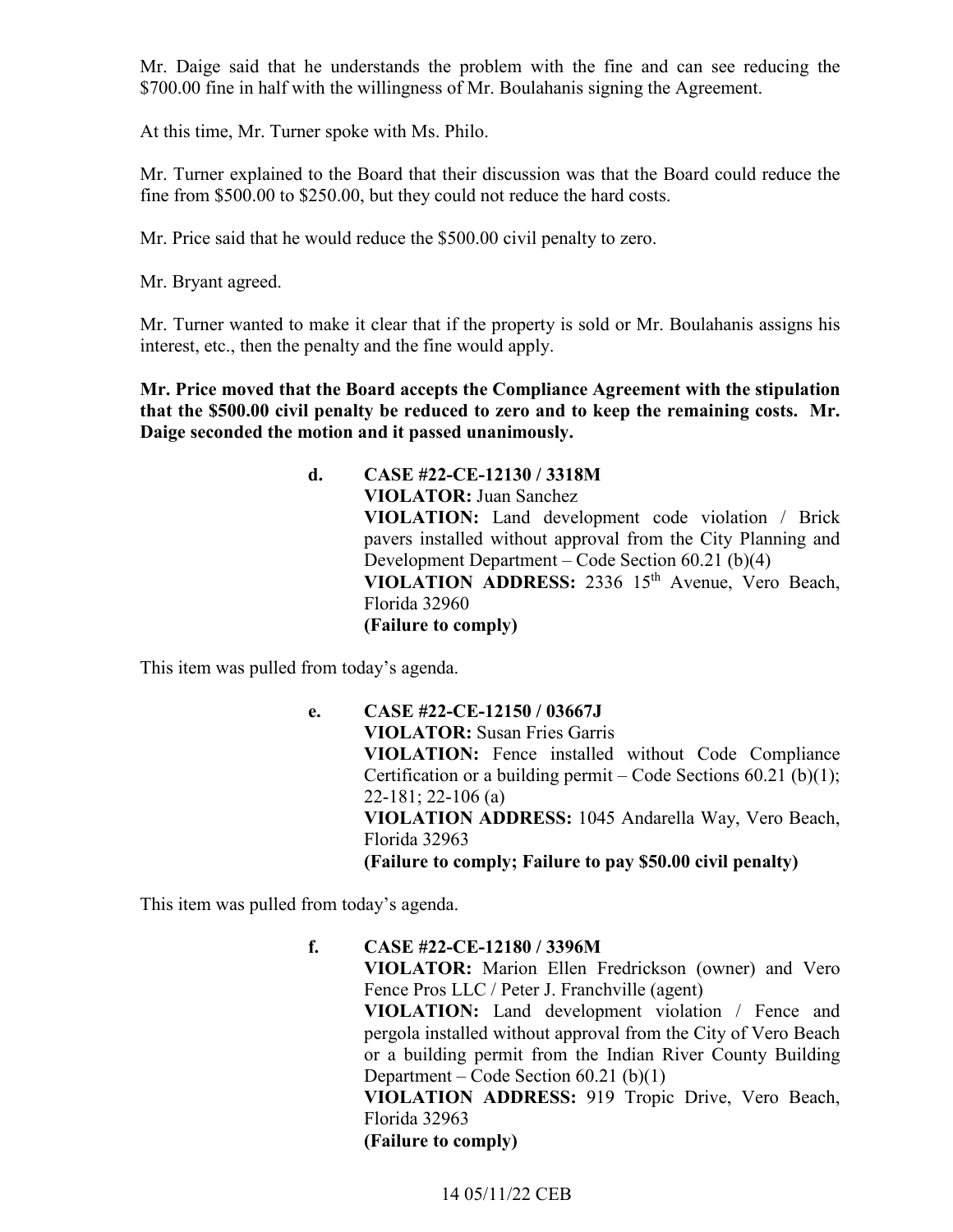Department. Ms. Sanderson reported that service of the citation was provided by certified mail and property posting. A Code Compliance Certification was submitted on March 9, 2022, and on March 23, 2022, additional information was requested by the Planning and Development Department. The additional information was not provided. She met with Mr. Franchville yesterday and explained to him that there were items that he needed to address with the Planning and Development Department, so he is in the process. She said this case is before the Board today to try to work out a time frame for compliance. She then showed on the screen the comments that were sent to Mr. Franchville by the Planning and Development

Mr. Peter Franchville, violator, who has been sworn in, stated that he previously built a fence that was permitted and the front gates had to come down for another project and then they just replaced the fence. That is the reason they did not apply for a permit. He said they did add the pergola. He said that he does understand what is now required and he would take care of it.

Mr. Price questioned the civil penalty.

Ms. Sanderson reported that the civil penalty has been paid.

**Mr. Price moved that the Board finds that there is a violation, that the violation continues, that the Board issues a Board order to correct the violation within 90-days from the date of the Board order or continuing civil penalties in the amount of \$100.00 per day shall commence on the original compliance date of March 14, 2022, until corrected, and that the initial civil penalty has been paid. Mr. Daige seconded the motion and it passed unanimously.** 

**g. CASE #22-CE-12235 / 3454M** 

**VIOLATOR:** Brent's Tree Service and Landscape Design LLC, Brent Oliver (agent) / Stephen M. and Charlotte Higgins (owners)

**VIOLATION:** Land development code violation / Fence installed without approval from the Vero Beach Planning and Development Department or a building permit from the Indian River County Building Department – Code Sections 60.21 (b)(1); 22-181; 22-106

**VIOLATION ADDRESS:** 2423 Cordova Avenue, Vero Beach, Florida 32960

 **(Failure to comply; Failure to pay \$50.00 civil penalty)** 

Ms. Sanderson reported that service of the citation was provided by certified mail.

 penalty and get everything resolved. He reported that Mr. Jose Rodriguez was the General Mr. Brent Oliver, violator, who has been sworn in, said that he wanted to pay the civil Contractor for the company and he assumed that Mr. Rodriguez filed the permits.

Mr. Daige asked who was going to pull the permit for the fence.

Mr. Oliver answered Mr. Rodriguez.

Mr. Daige asked what is the timeframe to get a fence permit.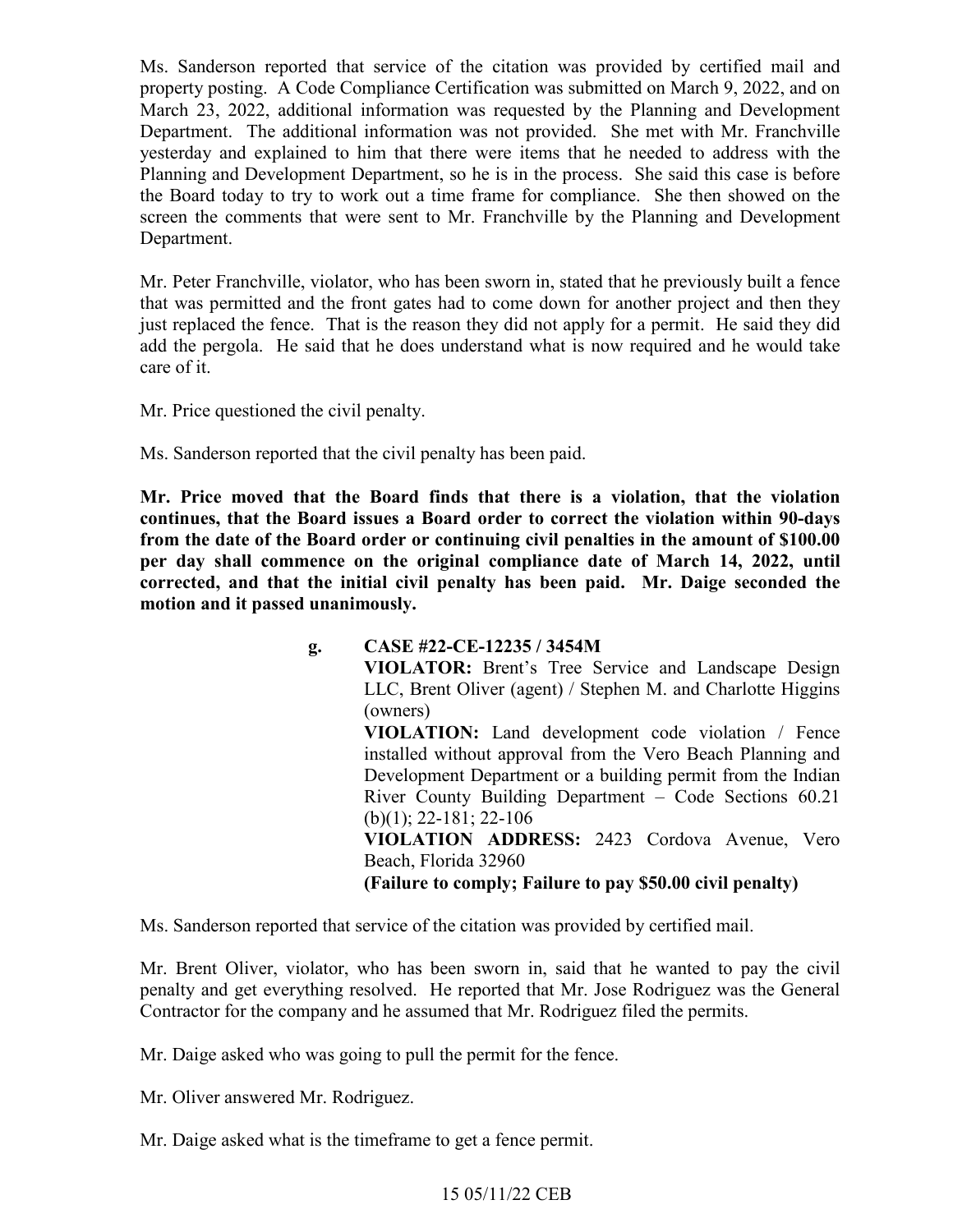Mr. Oliver said that he is going to get this resolved immediately.

Department. Ms. Sanderson reported that the paperwork is currently in the Planning and Development

Mr. Bryant suggested that the Board allow 60-days to come into compliance.

**Mr. Price moved that the Board finds that there is a violation, that the violation continues, that the Board issues a Board order to correct the violation within 60-days from the date of the Board order or continuing civil penalties in the amount of \$50.00 per day shall commence on the original compliance date of March 30, 2022, until corrected, and to pay initial civil penalty of \$50.** 

Ms. Sanderson reported that there are enforcement costs of \$70.94.

 **Mr. Price included in his motion to pay the enforcement costs of \$70.94. Mr. Pizzichillo seconded the motion and it passed unanimously.** 

> from the Indian River County Building Department – Code  **(Failure to comply; Failure to pay \$50.00 civil penalty) h. CASE #22-CE-12341 / 3458M VIOLATOR:** Brent's Tree Service and Landscape Design LLC / Brent A. Oliver (agent) / Stephen M. and Charlotte Higgins (owners) **VIOLATION:** Land development code violation / aluminum patio covering installed without approval from the Vero Beach Planning and Development Department or a building permit Sections 60.21 (b)(1); 22-181; 22-106 **VIOLATION ADDRESS:** 2423 Cordova Avenue, Vero Beach, Florida 32960

 of the Board order or continuing civil penalties in the amount of \$50.00 per day shall commence on the original compliance date of March 30, 2022, and to pay the initial civil Ms. Sanderson requested that the Board finds there is a violation, that the violation continues, and that the Board issues a Board order to correct the violation within 60-days from the date penalty of \$50.00.

Mr. Daige asked who put up the structure.

Mr. Brent Oliver, violator, who has been sworn in, reported that he subbed it out. He said that he assumed the General Contractor filed the permits, but he didn't.

Mr. Daige recommended that Mr. Oliver check with the Indian River County Building Department to be sure all permits are issued.

Ms. Sanderson said to protect the property owner's interest she would recommend 90-days to comply.

Mr. Bryant recommended that the Board allows 120-days.

**Mr. Price moved that the Board finds that there is a violation, that the violation continues, that the Board issues a Board order to correct the violation within 120-days**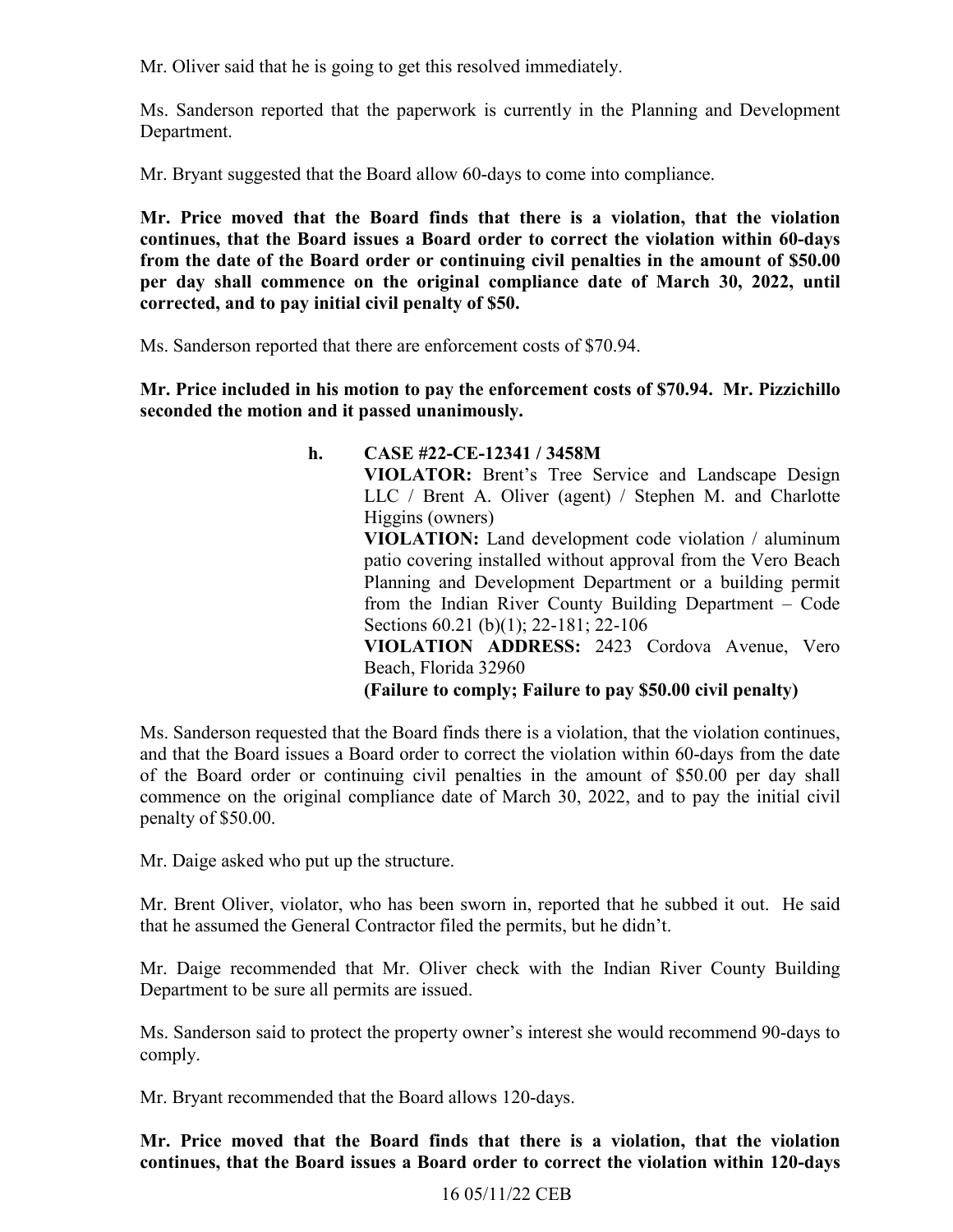**from the date of the Board order or continuing civil penalties in the amount of \$50.00 per day shall commence on the original compliance date of March 30, 2022, until corrected, and to pay the initial civil penalty of \$50.00. Mr. Daige seconded the motion and it passed unanimously.** 

> shower installed without approval from the City of Vero Beach  **(Failure to comply; Failure to pay \$50.00 civil penalty) i. CASE #22-CE-12342 / 3459M VIOLATOR:** Brent's Tree Service and Landscape Design LLC / Brent A. Oliver (agent) / Stephen M. and Charlotte Higgins (owners) **VIOLATION:** Land development code violation / outdoor or a building permit from the Indian River County Building Department – Code Sections 60.21 (b)(1); 22-181; 22-106 **VIOLATION ADDRESS:** 2423 Cordova Avenue, Vero Beach, Florida 32960

 of the Board order or continuing civil penalties in the amount of \$50.00 per day shall Ms. Sanderson requested that the Board finds there is a violation, that the violation continues, and that the Board issues a Board order to correct the violation within 90-days from the date commence on the original compliance date of March 30, 2022, and to pay the initial civil penalty of \$50.00.

 Mr. Oliver said that he did not know exactly what the violation was for. He asked was it for the shower. He noted that they did not do any plumbing. The plumbing was already there. They just added something decorative.

Ms. Sanderson said that she just spoke with the homeowner who said that she is going to follow up with the Building Department. She asked that the Board allows time to comply and if no permit is required the citation will be withdrawn.

**Mr. Price moved that the Board finds that there is a violation, that the violation continues, that the Board issues a Board order to correct the violation within 90-days from the date of the Board order or continuing civil penalties in the amount of \$50.00 per day shall commence on the original compliance date of March 30, 2022, until corrected, and to pay the initial civil penalty of \$50.00. Mr. Pizzichillo seconded the motion and it passed unanimously.** 

**j. CASE #22-CE-12343 / 3460M** 

**VIOLATOR:** Brent's Tree Service and Landscape Design LLC / Brent A. Oliver (agent) / Stephen M. and Charlotte Higgins (owners)

**VIOLATION:** Land development code violation / basketball court installed without approval from the City of Vero Beach Planning and Development Department– Code Sections 60.21  $(b)(1)$ 

**VIOLATION ADDRESS:** 2423 Cordova Avenue, Vero Beach, Florida 32960

 **(Failure to comply; Failure to pay \$50.00 civil penalty)** 

 there so she was withdrawing the citation. Ms. Sanderson reported that the homeowner just verified that there was no basketball court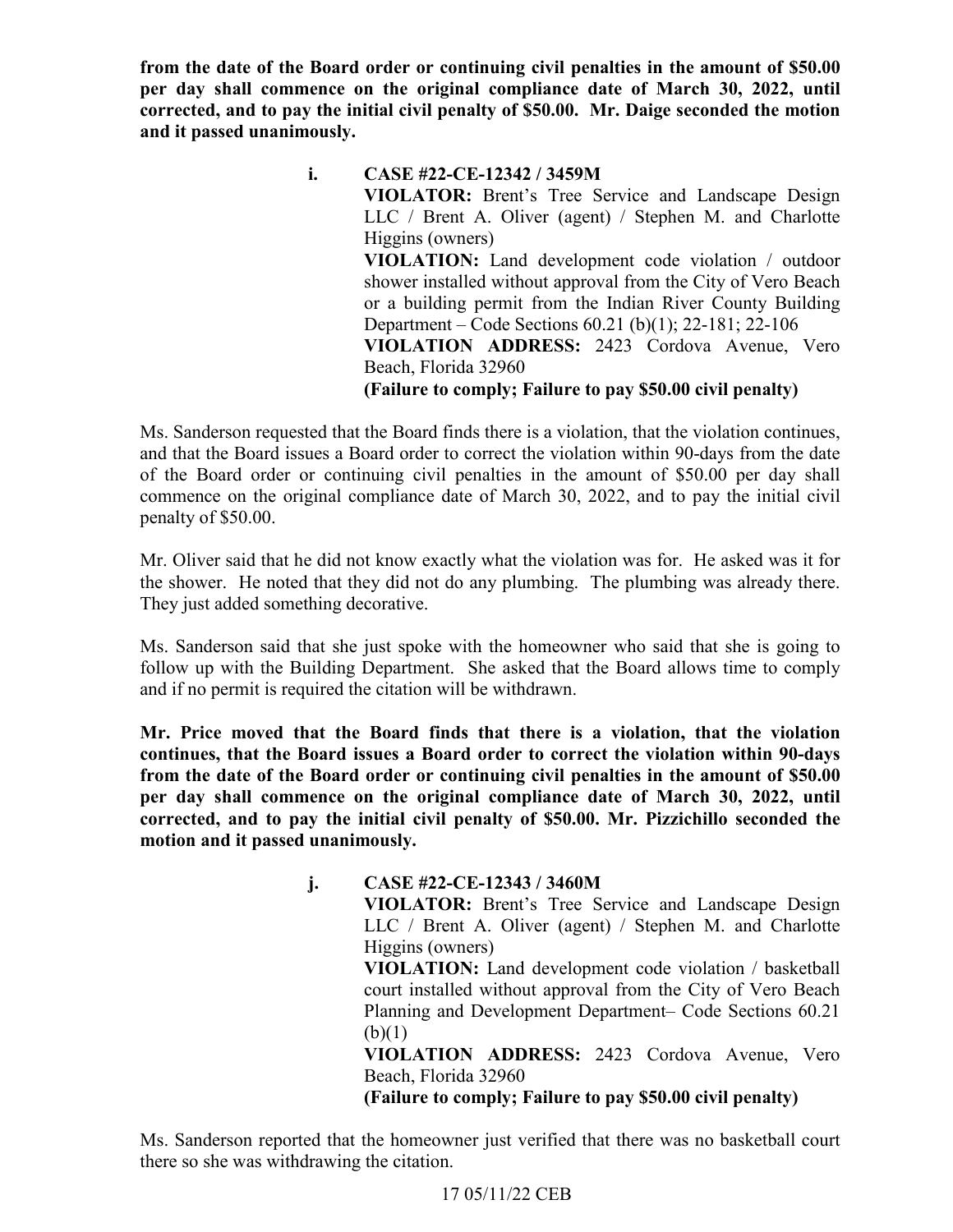#### **k. CASE #22-CE-12256 / 3429M**

**VIOLATOR:** Albert S. Lowe IV and Cara B. Lowe (owners) and Sunrise City Concrete Services, Inc. / Roderick Waller (agent)

**VIOLATION:** Land development code violation / Fence and canopy installed without approval from the City of Vero Beach or building permits from the Indian River County Building Department – Code Section 60.21 (b)(1)

**VIOLATION ADDRESS:** 328 Indian Lilac Road, Vero Beach, Florida 32963

 **(Failure to comply; Failure to pay \$50.00 civil penalty)** 

Department on March 23, 2022. A permit was applied for, however it is still in apply status. Ms. Sanderson reported that Code Compliance Certification was submitted on March 16, 2022, and additional information was requested by the Planning and Development She met with Mr. Lowe and they think they have a plan going forward. She asked that the Board finds that there is a violation, that the violation continues, and that the Board issues a Board order to correct the violation within 30-days from the date of the Board order or continuing civil penalties in the amount of \$50.00 per day shall commence on the original compliance date of April 7, 2022, until corrected and to pay enforcement costs of \$52.40 and the initial civil penalty of \$50.00.

 **corrected, and to pay the initial civil penalty of \$50.00 and enforcement costs of \$52.40. Mr. Pizzichillo seconded the motion and it passed unanimously. Mr. Price moved that the Board finds that there is a violation, that the violation continues, that the Board issues a Board order to correct the violation within 30-days from the date of the Board order or continuing civil penalties in the amount of \$50.00 per day shall commence on the original compliance date of April 7, 2022, until** 

> **VIOLATION ADDRESS:** 1415 35th Avenue, Vero Beach, **l. CASE #22-CE-12275 / 0435J VIOLATOR:** Maria and Ann Malecki **VIOLATION:** Private wastewater disposal system violation – Code Section 78-83 (a)(4) Florida 32960 **(Failure to pay \$50.00 civil penalty)**

This item was pulled from today's agenda.

 **VIOLATION ADDRESS:** 1416 34th Avenue, Vero Beach, **m. CASE #22-CE-12279 / 0436J VIOLATOR:** Barclay Fiske Tuck and Danielle Gahn **VIOLATION:** Private wastewater disposal system violation – Code Section  $78-83$  (a)(4) Florida 32960 **(Failure to pay \$50.00 civil penalty)** 

This item was pulled from today's agenda.

**n. CASE #22-CE-12306 / 0444J VIOLATOR:** Rafael and Matilde Soriano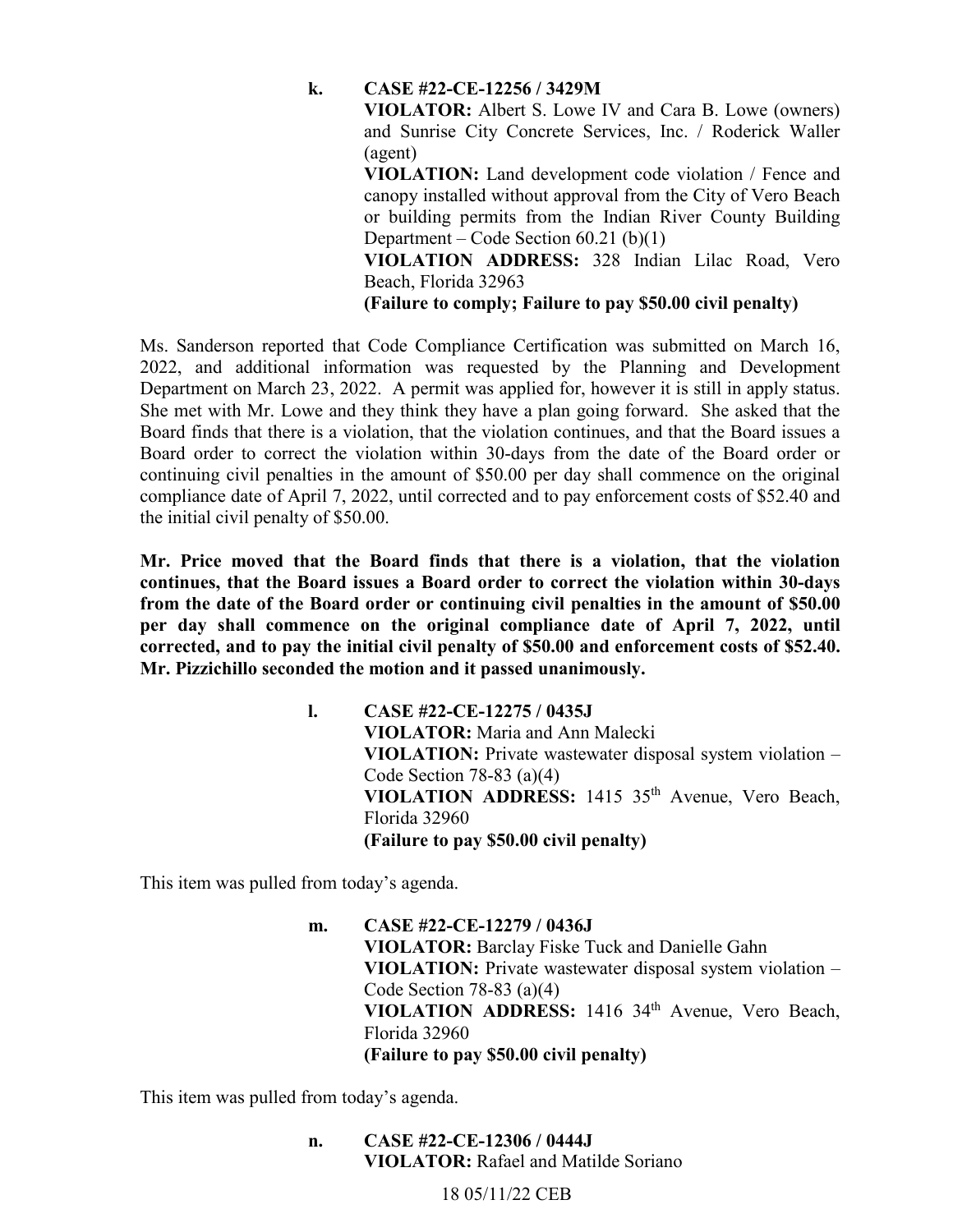# **VIOLATION ADDRESS:** 1432 27th Avenue, Vero Beach,  **(Failure to comply; Failure to pay \$50.00 civil penalty) VIOLATION:** Private wastewater disposal system violation – Code Section 78-83 (a)(4) Florida 32960

Ms. McGee reported that the property is in compliance and the civil penalty remains unpaid.

Mr. Rafael Soriano, violator, who has been sworn in, asked what is the reason for the \$50 civil penalty. He said that he pumped out the septic tank.

Ms. McGee reported that a warning citation was sent on March 2, 2022, which gave him four (4) weeks to comply. There was no contact from the property owner so a citation was issued on March 20, 2022. The property was found in compliance on May 5, 2022.

Mr. Soriano said that he was on the waiting list with Reliable Septic.

Mr. Price explained that he was sent a warning and he did not contact the Code Enforcement Officer to let her know that he was on a waiting list so he was sent a citation with a penalty, which needs to be paid.

 Mr. Daige asked Ms. McGee when she receives notification from the Water and Sewer Department that tanks are not inspected, does she tag the house with a note on the door that there is a situation with the septic tank and that they need to contact the City.

Mr. McGee reported that the warning is sent by mail. She noted that the citation was hand delivered to Mr. Soriano and he stated that he would have the tank pumped.

Mr. Price explained that this could have been worked out if he had advised the City that he was on a waiting list.

Mr. Soriano said in 30-years this is the first time he has been told about this. He said that he pumped the tank two (2) years ago and now he has pumped it again.

Ms. McGee said the Water and Sewer Department sent out a notice on January, 2021, to advice everyone if they had their tank pumped that they would need to submit their inspection report.

 Mr. Soriano asked the Board for mercy. He said that he did comply and that he would need to wait for his Social Security check before he could pay the penalty.

Mr. Daige said the Board could allow more time to pay the penalty.

Mr. Price suggested reducing the penalty.

 would be setting precedence because it clearly states that it is a correctable violation. Mr. Daige said it is very difficult, but many of these cases are going to come up. He felt they

 the fine. He said they could reduce the fine to zero. Mr. Price did not think they were setting precedence by allowing one (1) person to not pay

Mr. Turner said they could suspend the fine.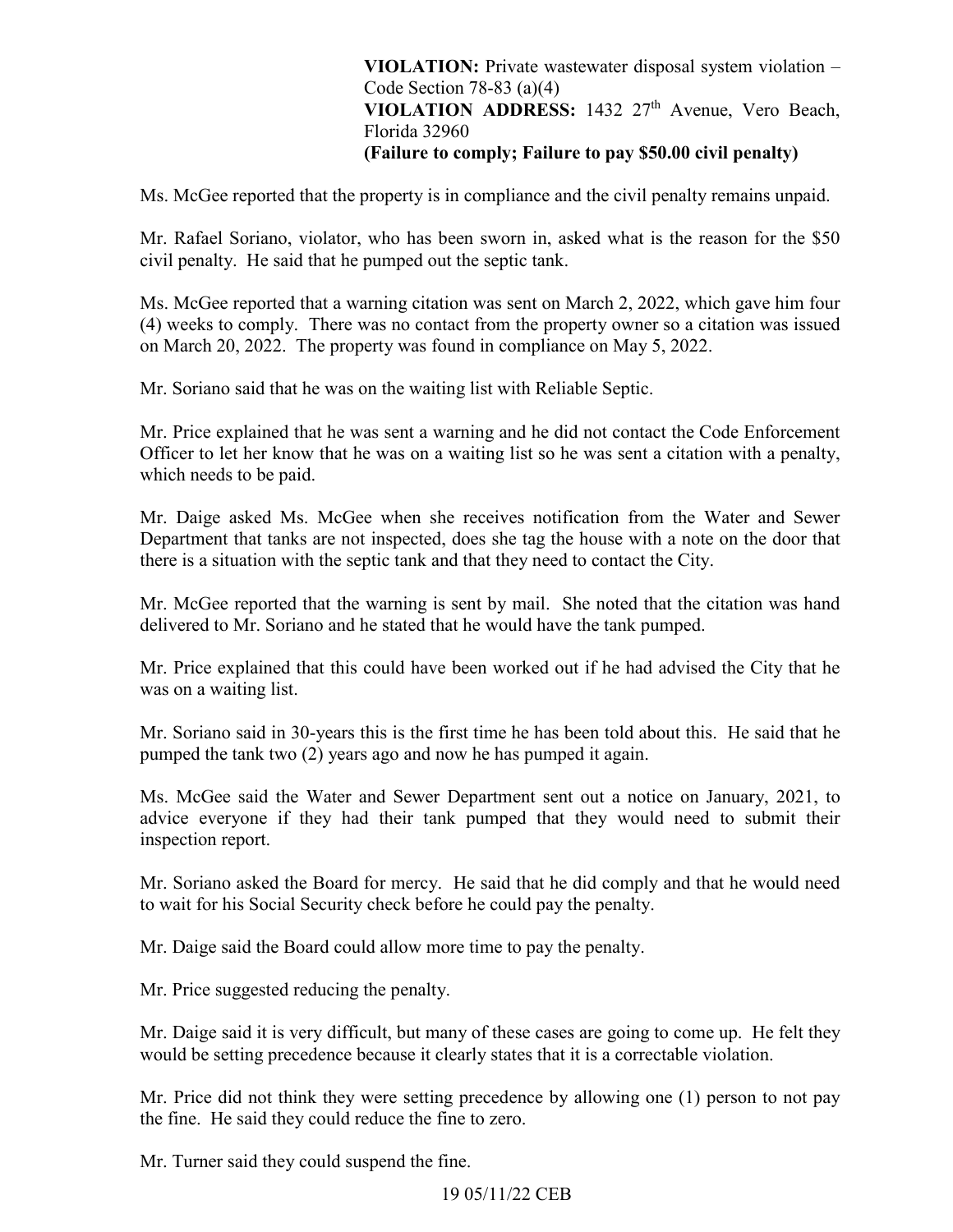The Board agreed.

 **Mr. Price moved that the Board finds that there was a violation, that the violation has been corrected, and that the Board suspends the fine of \$50.00. Mr. Daige seconded the motion and it passed unanimously.** 

> **VIOLATION ADDRESS:** 1435 27th Avenue, Vero Beach, **o. CASE #22-CE-12311 / 0448J VIOLATOR:** Judy Davis and Joanna Fallin **VIOLATION:** Private wastewater disposal system violation – Code Section 78-83 (a)(4) Florida 32960 **(Failure to pay \$50.00 civil penalty)**

This item was pulled from today's agenda.

 **VIOLATION ADDRESS:** 2066 39th Avenue, Vero Beach, **p. CASE #22-CE-12316 / 3443M VIOLATOR:** J R Apartment Rentals, Inc. / Janet K. Reed (agent) **VIOLATION:** Code Compliance Certification required and building permit required for ramp installed and for washer and dryer installed – Code Section  $60.21$  (b) $(1)$ Florida 32960 **(Failure to comply)** 

 date of the Board order or continuing civil penalties in the amount of \$50.00 per day shall Ms. Sanderson reported that service of the citation was provided by certified mail. A Code Compliance Certification was approved on March 23, 2022. They are currently in the inspection process. They had two (2) inspections today that had a hiccup. She reported that the civil penalty has been paid. She requested that the Board finds there is a violation, that the violation is in the process of being corrected, and that the Board allows 30-days from the commence on the original compliance date of March 17, 2022, until corrected.

Mr. Bryant suggested that the Board allows 45-days to come into compliance.

Mr. Pizzichillo agreed.

Mr. Glen Reed, violator, who has been sworn in, said they would get this resolved.

Mr. Daige asked to see a photograph.

Ms. Sanderson showed on the screen a photograph of the washer and dryer.

Mr. Daige questioned so the City's Code allows a washer and dryer outside without a cover.

 and Development Director would advise them of the Code. Ms. Sanderson said that is the reason for the Code Compliance Certification and the Planning

Mr. Daige asked what is the Code.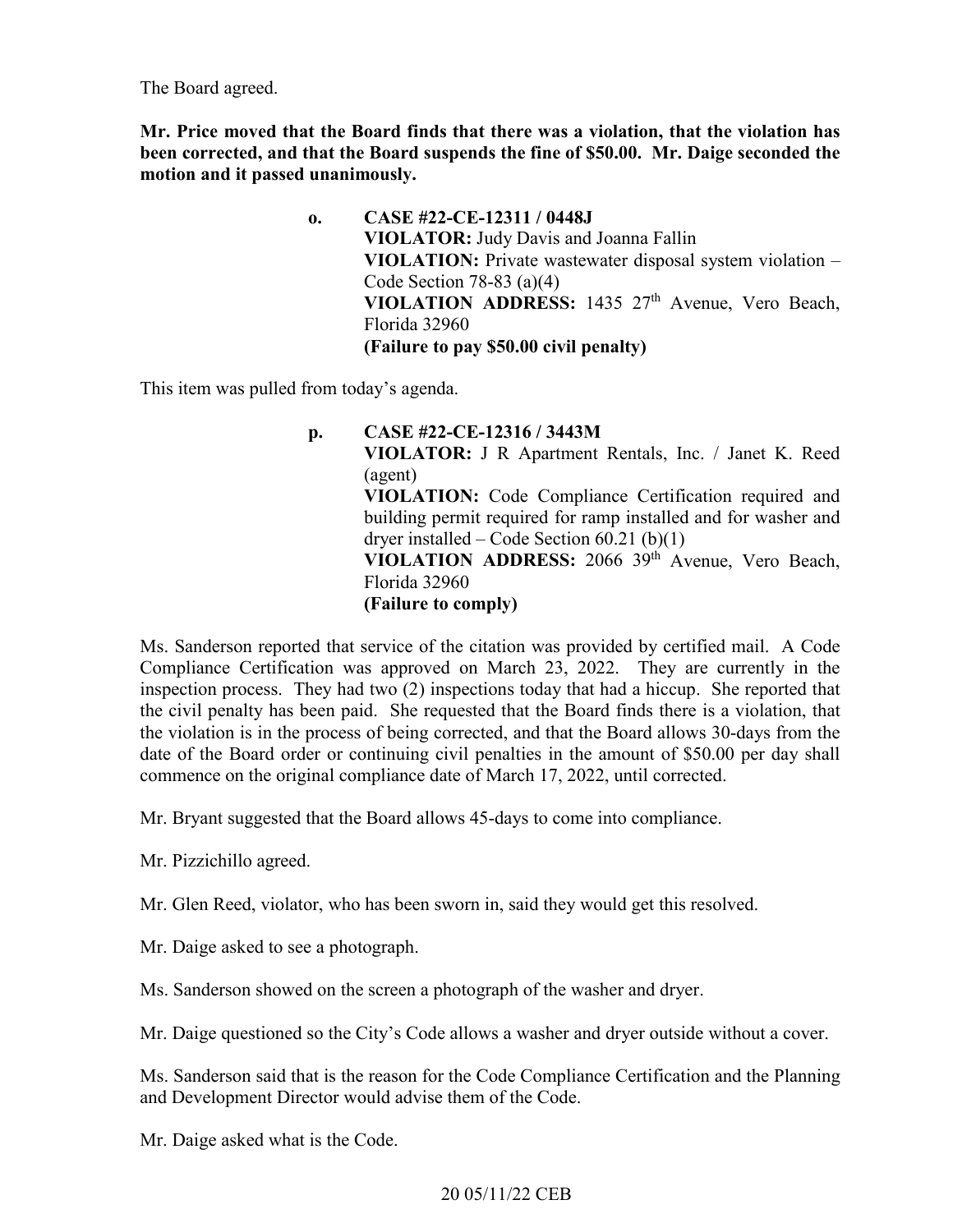Ms. Sanderson said that she did not know.

Mr. Daige said that he would like to know if it is in the Code that the washer and dryer has to be enclosed. He asked if Mr. Jeffries could answer his question.

At this time, Ms. Sanderson called Mr. Jeffries and asked that he come back to today's meeting.

Mr. Pizzichillo asked where does the effluent go.

Mr. Reed said it currently discharges directly into the yard. The plumbing contractor has tied it into the sewer line, but it has not passed inspected yet.

Mr. Daige said in looking at the picture, there is a unit outside with electric and the appliances are not waterproof. He said the appliances are not under cover and if it rains someone could get electrocuted. He asked was a permit pulled for the electric.

Mr. Reed reported that the meters were replaced in January, 2021 and an electrical permit was pulled for that and they were inspected. At that time the inspector went into the units and signed off on it. He noted that the washer and dryers were in place.

 that inspection was done for the outlets on the outside for the washer and dryer. Mr. Daige said the inspector inspected the panel work on the inside, but he was not hearing

At this time, Mr. Jeffries entered the meeting.

 Mr. Daige asked Mr. Jeffries are washers and dryers permitted outside in the elements without being in an enclosure.

Mr. Jeffries said that he was not aware of a Code for single-family dwellings.

Mr. Daige said then if he is hearing this correctly, the City does not have a Code that requires washers and dryers to be in an enclosure. He said the photograph shows that they were outside under an overhang, but not completely under an overhang so for the most part they are completely exposed. His concern is that someone could get electrocuted. He said if this is allowed in the City then he needs to know.

Mr. Jeffries asked has this been inspected.

 Mr. Reed thought that Mr. Daige was making the assumption that the washer and dryer was plugged in outside. However, the plug is located in the utility room behind the washer and dryer. When the inspector came for the panels, the 220 hookup inside the utility room was there, which was adjacent to the panel. He reported that there has been a washer and dryer there for six (6) years.

Ms. Sanderson asked did the utility room have a washer and dryer in it earlier.

 Mr. Reed said that is a utility room where a washer and dryer would go. He said there used to be a separate washer and dryer there and he thought that this tenant purchased a stackable washer and dryer to have it in the utility room, but it is too big to fit.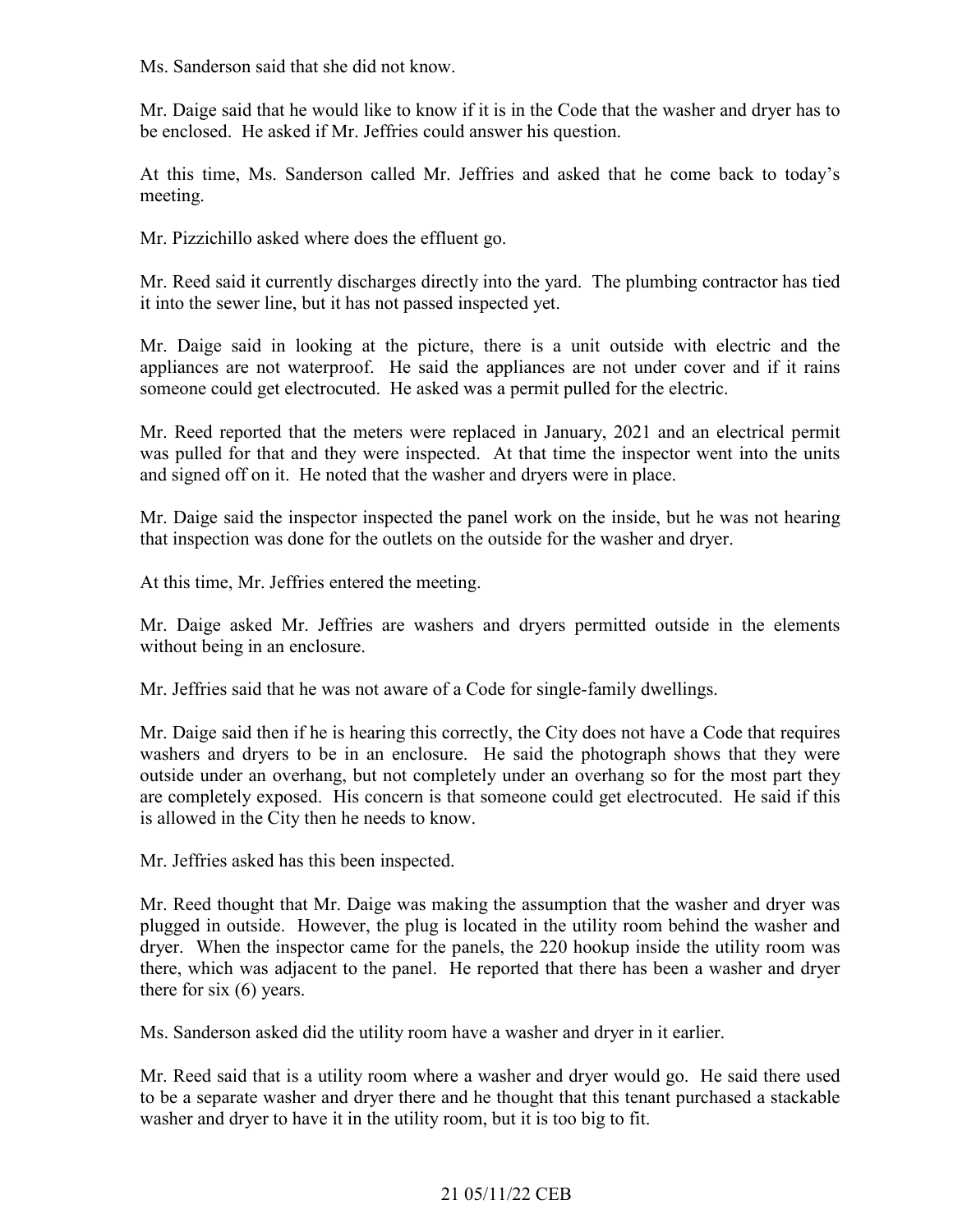Mr. Daige said it states on the citation that permits must be obtained for the washer and dryer installed outside the unit. He asked were permits issued.

Mr. Reed said permits were issued for the electric.

Ms. Sanderson said the permit was for the discharge of the grey water.

 Ms. Sanderson said the permit was for the discharge of the grey water. Mr. Jeffries said that Chapter 64.10 of the Code requires that all businesses and services are to be located inside. However, this is a residential unit so he would say that it does not apply to this situation.

 **corrected, and that the initial civil penalty has been paid. Mr. Price moved that the Board finds that there is a violation, that the violation continues, that the Board issues a Board order to correct the violation within 45-days from the date of the Board order or continuing civil penalties in the amount of \$50.00 per day shall commence on the original compliance date of March 17, 2022, until** 

 find a way to have a structure to be able to have a washer and dryer. Ms. Sanderson asked is it possible that they could work with them to get a smaller unit or to

Mr. Reed did not think they could have another structure. He said that he would speak with the tenants to let them know that something needs to be done and that maybe they would need a laundry service or a smaller stackable unit.

Ms. Sanderson asked the Board to allow additional time so the tenants could try to change out to a smaller unit that would fit in the utility room.

Mr. Daige said because of the information given today, he was okay with allowing more time.

 to have them on a porch or under a roof. Mr. Jeffries said they really should not be outdoors and exposed to the elements, but it is safe

 **Daige seconded the motion and it passed unanimously. q. CASE #22-CE-12325 / 3448M Mr. Price amended his the motion to allow 90-days to comply instead of 45 days. Mr.** 

 Vero Beach Planning and Development Department – Code **VIOLATOR:** Dayton Dandies Inc. / What a Tavern and Deli / Robert Kost (agent) **VIOLATION:** Land development code violation / new gravel on the west side of the building requires approval from the Section 60.21 (b)(1) **VIOLATION ADDRESS:** 58 Royal Palm Pointe, Vero Beach, Florida 32960 **(Failure to comply)** 

This item was pulled from today's agenda.

 LLC / Robert A. Dunlap III (agent) **r. CASE #22-CE-12360 / 3315M VIOLATOR:** Ralph W. Rotermund and Dunlap Construction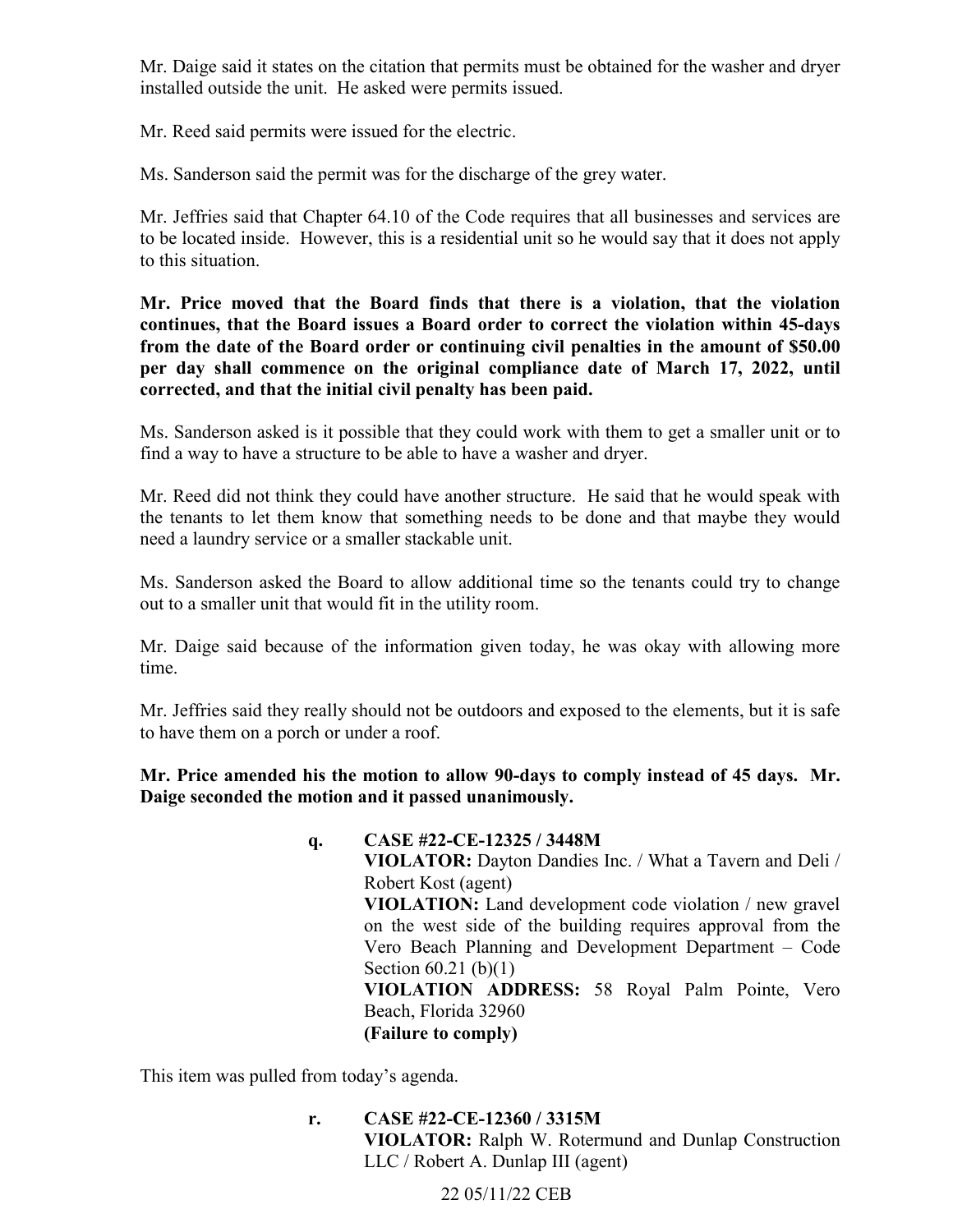**VIOLATION:** Land development code violation / Palm tree and Development Department – Code Section 60.21 (b)(5)  **(Failure to comply; Failure to pay \$300.00 civil penalty)**  removed without a permit for the City of Vero Beach Planning **VIOLATION ADDRESS:** 766 Fiddlewood Road, Vero Beach, Florida 32963

 enforcement costs of \$41.07. Ms. Sanderson reported that service of the citation was provided by certified mail. A permit was obtained yesterday. She requested that the Board finds there was a violation, that the violation has been corrected, and that the Board issues a Board order to pay the initial civil penalty of \$50.00 for not having a permit, to pay the \$250.00 for the Palm Tree and

 **Mr. Price moved that the Board finds that there was a violation, that the violation has been corrected, that the Board issues a Board order to pay the initial civil penalty of \$50.00, \$250 for the tree and costs of enforcement of \$41.07. Mr. Pizzichillo seconded the motion and it passed unanimously.** 

> trackout on street – Code Section 73.33  $(f)(2)$  **(Failure to comply; Failure to pay \$100.00 civil penalty) s. CASE #22-CE-12385 / 0446J – Repeat violation VIOLATOR:** Iheonu Oriaku **VIOLATION:** Failure to follow erosion control plan and **VIOLATION ADDRESS:** 518 Tulip Lane, Vero Beach, Florida 32963

Ms. McGee reported that the property was brought into compliance after receiving the Notice of Hearing. The civil penalty has not been paid.

 **Mr. Price moved that the Board finds that there was a violation, that the violation has been corrected, and that the Board issues a Board order to pay the initial penalty of \$100.00. Mr. Daige seconded the motion and it passed unanimously.** 

> Cove Lane community – Code Section 73.28  **(Failure to comply; Failure to pay \$50.00 civil penalty) t. CASE #21-CE-12046 / 3357M VIOLATOR:** Riomar Cove Homeowners Association, Inc. / Robert Lewis (agent) **VIOLATION:** Failure to maintain stormwater management structures and stormwater mitigation measures in the River **VIOLATION ADDRESS:** Riomar Cove Lane, Vero Beach, Florida

This item was pulled from today's agenda.

#### **6. OLD BUSINESS**

None

# **7. NEW BUSINESS**